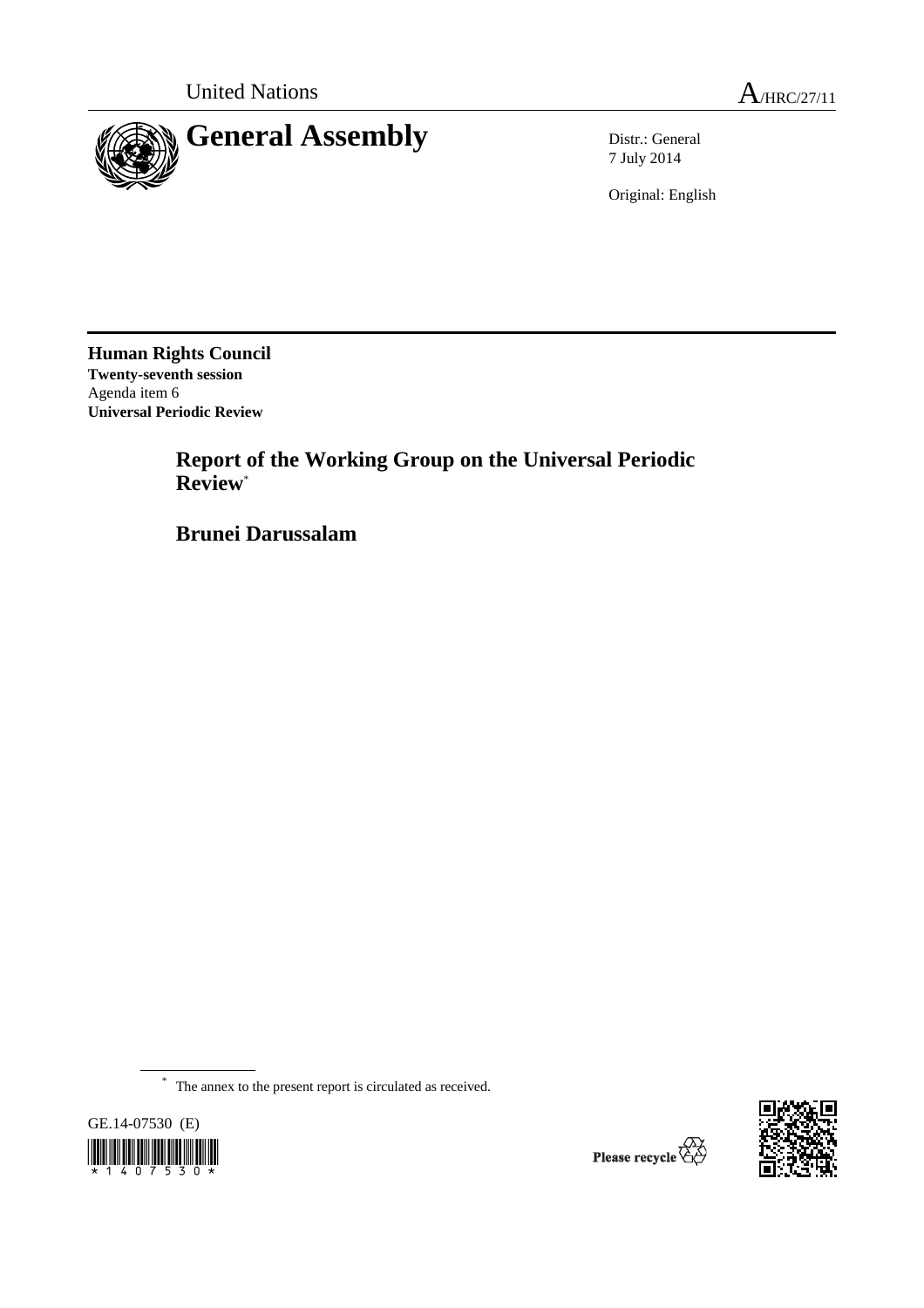### **A/HRC/27/11**

# Contents

|       |    | Paragraphs  | Page |
|-------|----|-------------|------|
|       |    | $1 - 4$     | 3    |
| Ι.    |    | $5 - 112$   | 3    |
|       | Α. | $5 - 24$    | 3    |
|       | В. | $25 - 112$  | 6    |
| П.    |    | $113 - 114$ | 13   |
| Annex |    |             |      |
|       |    |             | 25   |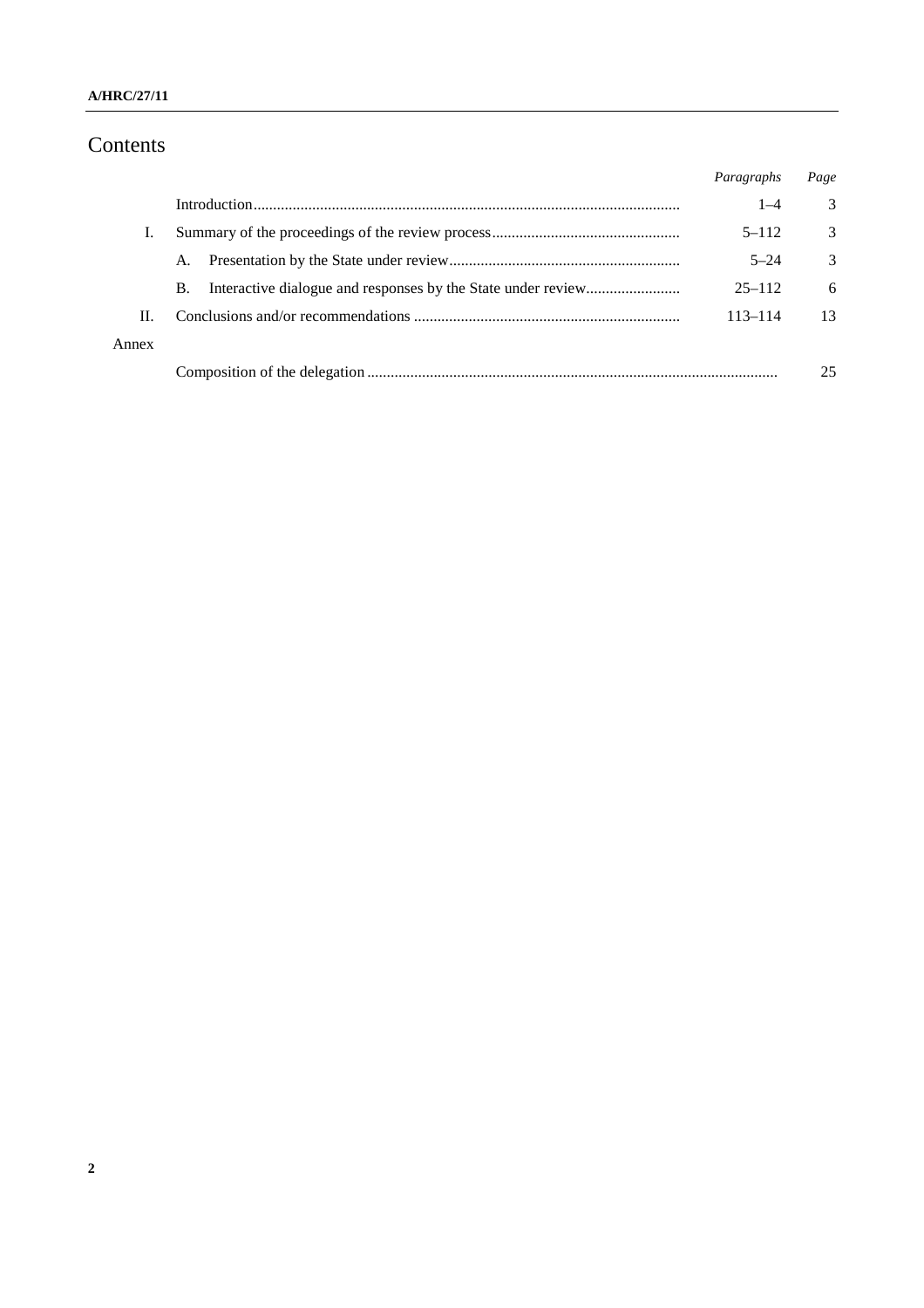## **Introduction**

1. The Working Group on the Universal Periodic Review, established in accordance with Human Rights Council resolution 5/1 of 18 June 2007, held its nineteenth session from 28 April to 9 May 2014. The review of Brunei Darussalam was held at the 9th meeting on 2 May 2014. The delegation of Brunei Darussalam was headed by Pehin Dato Lim Jock Seng, Second Minister of Foreign Affairs and Trade. At its 14th meeting held on 6 May 2014, the Working Group adopted the report on Brunei Darussalam.

2. On 15 January 2014, the Human Rights Council selected the following group of rapporteurs (troika) to facilitate the review of Brunei Darussalam: Morocco, Romania and Saudi Arabia.

3. In accordance with paragraph 15 of the annex to resolution 5/1 and paragraph 5 of the annex to resolution 16/21, the following documents were issued for the review of Brunei Darussalam:

(a) A national report submitted/written presentation made in accordance with paragraph 15 (a) (A/HRC/WG.6/19/BRN/1);

(b) A compilation prepared by the Office of the United Nations High Commissioner for Human Rights (OHCHR) in accordance with paragraph 15 (b) (A/HRC/WG.6/19/BRN/2);

(c) A summary prepared by OHCHR in accordance with paragraph 15 (c) (A/HRC/WG.6/19/BRN/3).

4. A list of questions prepared in advance by Belgium, the Czech Republic, Germany, Liechtenstein, Mexico, the Netherlands, Slovenia, Spain, the United Kingdom of Great Britain and Northern Ireland and the United States of America was transmitted to Brunei Darussalam through the troika. Those questions are available on the extranet of the universal periodic review (UPR).

### **I. Summary of the proceedings of the review process**

#### **A. Presentation by the State under review**

5. The delegation of Brunei Darussalam was honoured to once again engage with the Working Group for the second cycle of the UPR. It referred to its report which highlighted Brunei Darussalam's ongoing work to improve the welfare of its people and to protecting the rights of vulnerable groups, such as women, children, persons with disabilities and the elderly. The report also included its responses to the 33 recommendations made during the first cycle.

6. The delegation reiterated that the core policy of His Majesty's Government was to be people-centred in all aspects, in terms of material as well as spiritual needs. The people of Brunei Darussalam enjoyed living in a peaceful and harmonious environment, the hallmark of the 30 years of its full independence, which would continue as the State strived to realize by 2035, its National Vision of being a nation with highly educated, skilled and successful citizens, who will attain a high quality of life in a dynamic and sustainable economy.

7. His Majesty's deep dedication towards the welfare of his people ensured the provision of a first-class education system; quality health services, as well as adequate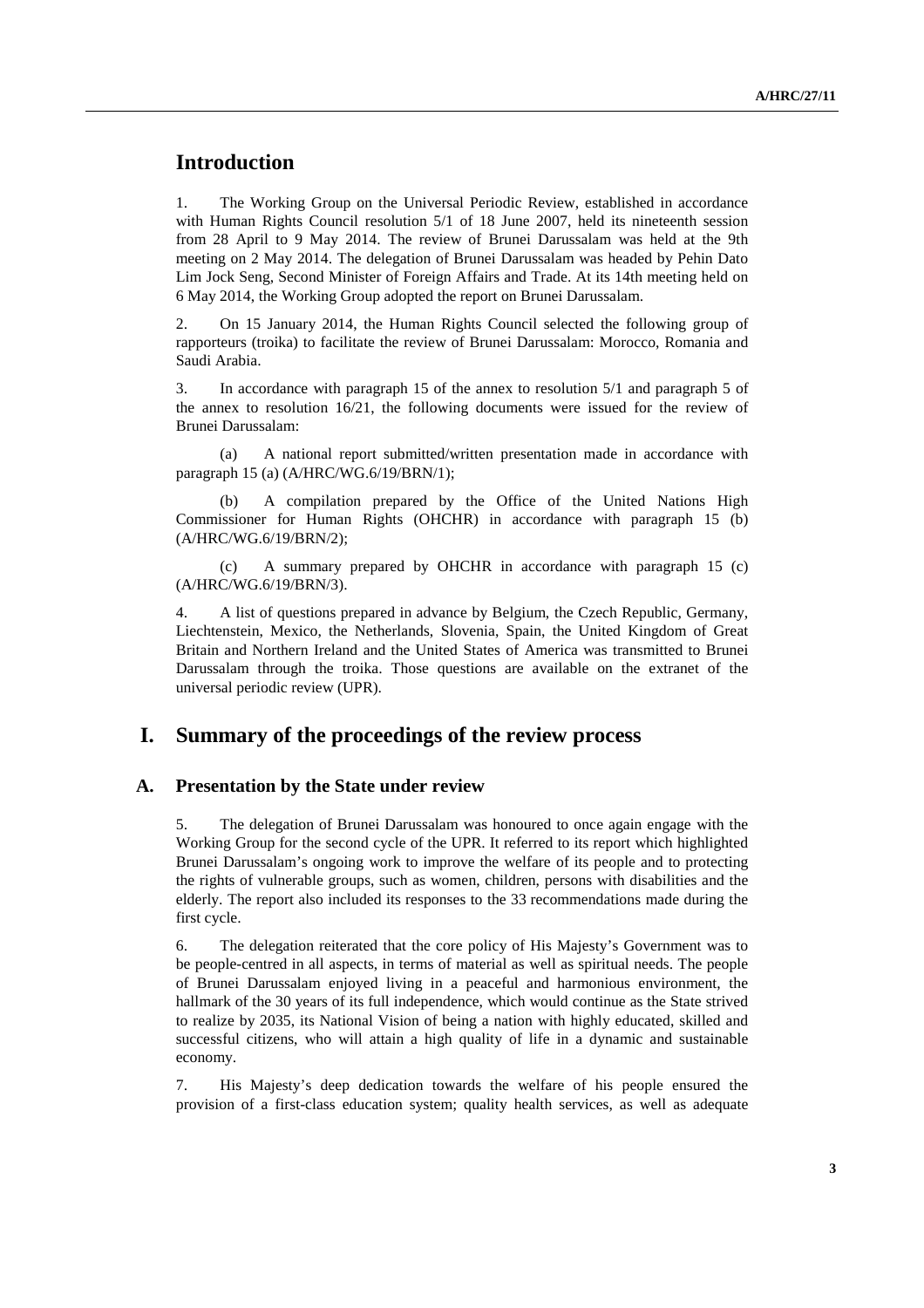housing. Citizens and residents alike continued to enjoy the generous subsidies granted by the Government for several essential commodities such as fuel, gas, water, rice and sugar.

8. Education remained one of the top priorities, accounting for nearly 13 per cent of the national budget. The provision of free, quality education from early childhood to tertiarylevel, equally accessible to both boys and girls, was further enhanced. Scholarships to study in the country and abroad were granted to eligible students. Brunei Darussalam had attained one of the highest literacy rates in the region. Technical and vocational qualification opportunities were provided for its people to acquire the necessary skills to increase their competitiveness and improve their self-development. Its efforts were in line with the Education for All goals of the United Nations Educational, Scientific and Cultural Organization (UNESCO), and the country ranked 34 out of 127 countries in the organization's most recent development index. Brunei Darussalam had also worked with the United Nations Children's Fund (UNICEF) and UNESCO to complement its legislation on the nine-year compulsory education currently in place through enhancing the Early Childhood Care and Education Programme.

9. The delegation highlighted that as Brunei Darussalam was a small nation, the health of its people was vital to its development. His Majesty's Government therefore placed great importance on the provision of a comprehensive health care system. Free medical health care was provided for citizens. The delegation was proud that Brunei Darussalam had achieved many of the targets set by the World Health Organization.

10. The Government had adopted an environmental policy direction and strategies in implementing its National Development Plan for a healthy environment. The delegation was pleased that one of the country's most valuable assets was its clean air. Brunei Darussalam was home to well-preserved, pristine rainforests with a rich biodiversity, its national pride for future generations. Together with the international community, it shared the responsibility to save the Earth from global warming. It also cooperated with Malaysia and Indonesia in the Heart of Borneo project, whereby about 58 per cent of the island's land mass has been protected in an effort to preserving the planet.

11. The delegation stated that His Majesty's strong commitment to his people was apparent in good times and in times of need. His Majesty's continuous concern for the wellbeing of his people was demonstrated during the flash floods in some parts of the country, in early 2014, when His Majesty personally visited the affected areas to ensure that the authorities had responded immediately and efficiently to secure the safety of those concerned. Also, a considerable amount of resources had been allocated to relief and repair efforts and a budget of about US\$55 million had been earmarked for flood mitigation measures.

12. Those were just some of the efforts Brunei Darussalam had made in promoting and protecting the bigger aspects of human rights, in line with the Millennium Development Goals. It had achieved almost all of the targets set, especially in eradicating extreme poverty. The country ranked 30 out of 187 countries in the United Nations Development Programme (UNDP) Human Development Report 2013. It would continue to strive towards accelerating development and looked forward to supporting the post-2015 development agenda.

13. The delegation highlighted the efforts of His Majesty's Government in protecting vulnerable groups in the country. A number of measures had been put in place, such as introducing new legislation, amending existing ones and setting up special committees to further ensure their rights, included the adoption of the Children and Young Persons Act, which led to the establishment in 2010 of a juvenile justice system aimed at ensuring appropriate judicial procedures for young offenders.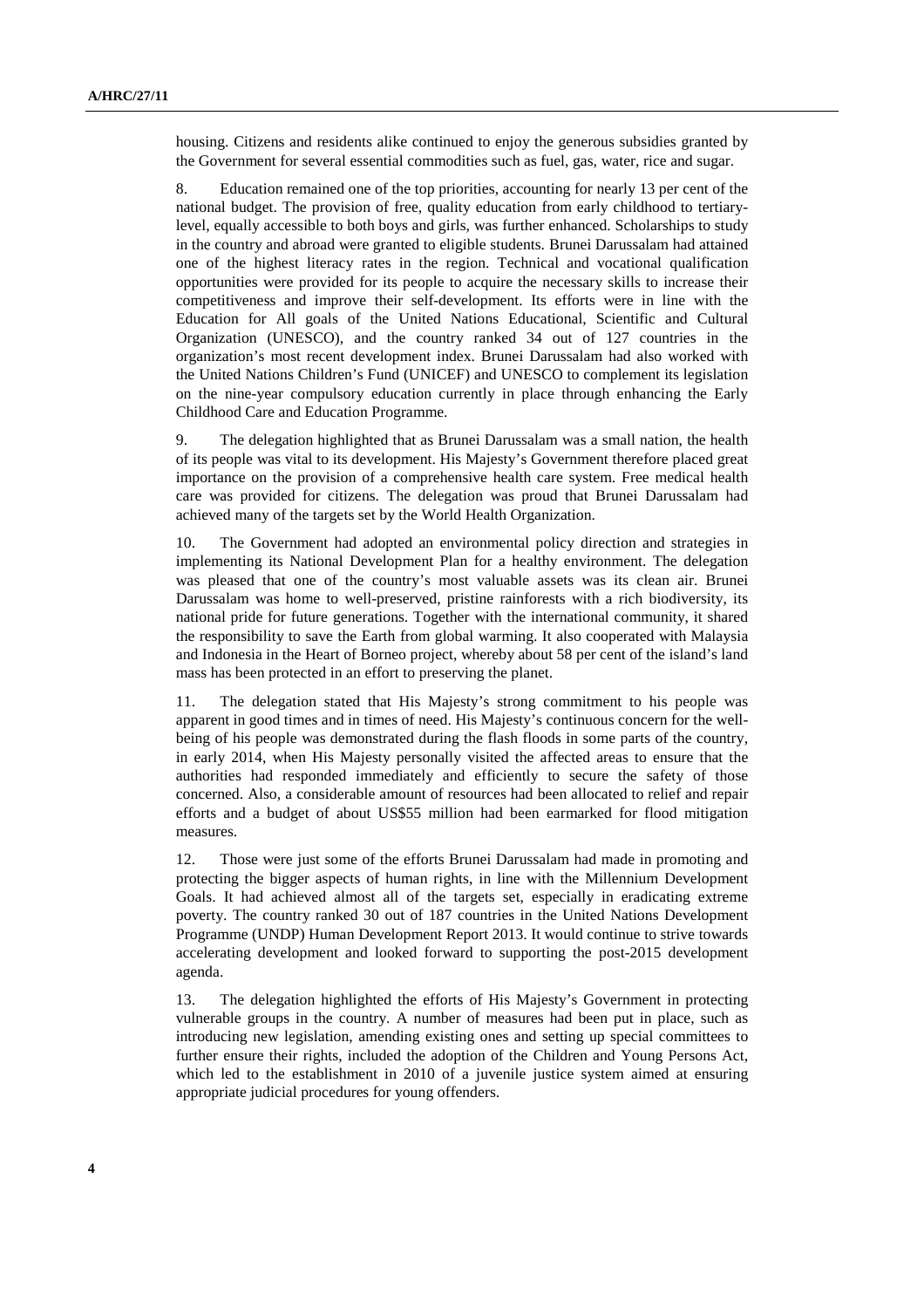14. Support was provided for less privileged children through benefits, proper care and guidance. Several welfare programmes had been initiated, including the provision of shelter homes; an education allowance; as well as various funds for orphans, such as the Crown Prince Fund for Orphans.

15. Women constituted over half of the country's workforce and had actively contributed to the development of the country as well as the maintenance of peace and security. An increasing number of women held professional posts in various fields, and many of them had attained high-level positions in the public and private sectors, such as Ambassador-at-Large, Attorney General, Deputy Minister, members of the Legislative Council, senior officials in Ministries and entrepreneurs, to name but a few. The Government's commitment to promoting gender equality was clearly evident in its national policies that were applicable to all community sectors. As a result, it had reached a remarkable literacy rate of over 95 per cent for girls. In 2013, the Global Gender Gap Report of the World Economic Forum placed Brunei Darussalam in 6th place in terms of estimated earned income; 12th place in terms of enrolment in tertiary education; and 17th place for wage equality. The rights of women were further protected through legislation such as the Islamic Family Law Act and the Married Women Act.

16. The welfare of the elderly population continued to be safeguarded through strong family and cultural values. In addition to care by their families, the elderly also benefitted from a significant social safety net in the form of a monthly pension for all citizens and permanent residents who had reached the age of 60. This pension was non-contributory and non-means-tested.

17. The Government continued to protect the rights of persons with disabilities through various efforts, including the provision of monthly allowances, which were also supported and complemented by various non-governmental organizations (NGOs) concerned with the welfare of persons with specific disabilities.

18. Brunei Darussalam, as a monarchy and an Islamic State, continued to uphold the institution of the family as the dominant aspect of its culture. The concept of the large extended family had long been established and constituted the social safety net. In 2012, the first Sunday in May was declared National Family Day to commemorate the importance of the family unit. Brunei Darussalam was a close-knit society that was distinctly communal and cohesive. Festive occasions such as Eid, Chinese New Year and Christmas were celebrated by all members of the diverse community. Relatives and friends exchanged visits, good wishes and gifts, which encouraged tolerance among the ethnic and religious groups.

19. Religious tolerance and understanding were very important. Brunei Darussalam became a member of the United Nations Alliance of Civilizations Group of Friends in 2012 and participated in several inter-faith dialogues.

20. Under the Constitution, Islam was the official religion of Brunei Darussalam, and its values and teachings continued to be the way of life for its people. As such, the activities of the society revolved around its Malay culture and Islamic faith. Non-Muslims may practise their religions in peace and harmony, as provided for in the Constitution. Sharia law had been in existence in Brunei Darussalam since the reign of the first monarch in the 14th century. The objective of sharia law was to create a society where religion, life, intellect, property and lineage were preserved and protected. As an Islamic nation with a strong sense of responsibility, in 2013, Brunei Darussalam introduced the Sharia Penal Code Order, which would be applied in parallel with the existing civil law. The Order would come into effect in phases.

21. Brunei Darussalam held the chairmanship of the Association of Southeast Asian Nations (ASEAN) in 2013, with the theme "Our People, Our Future Together", and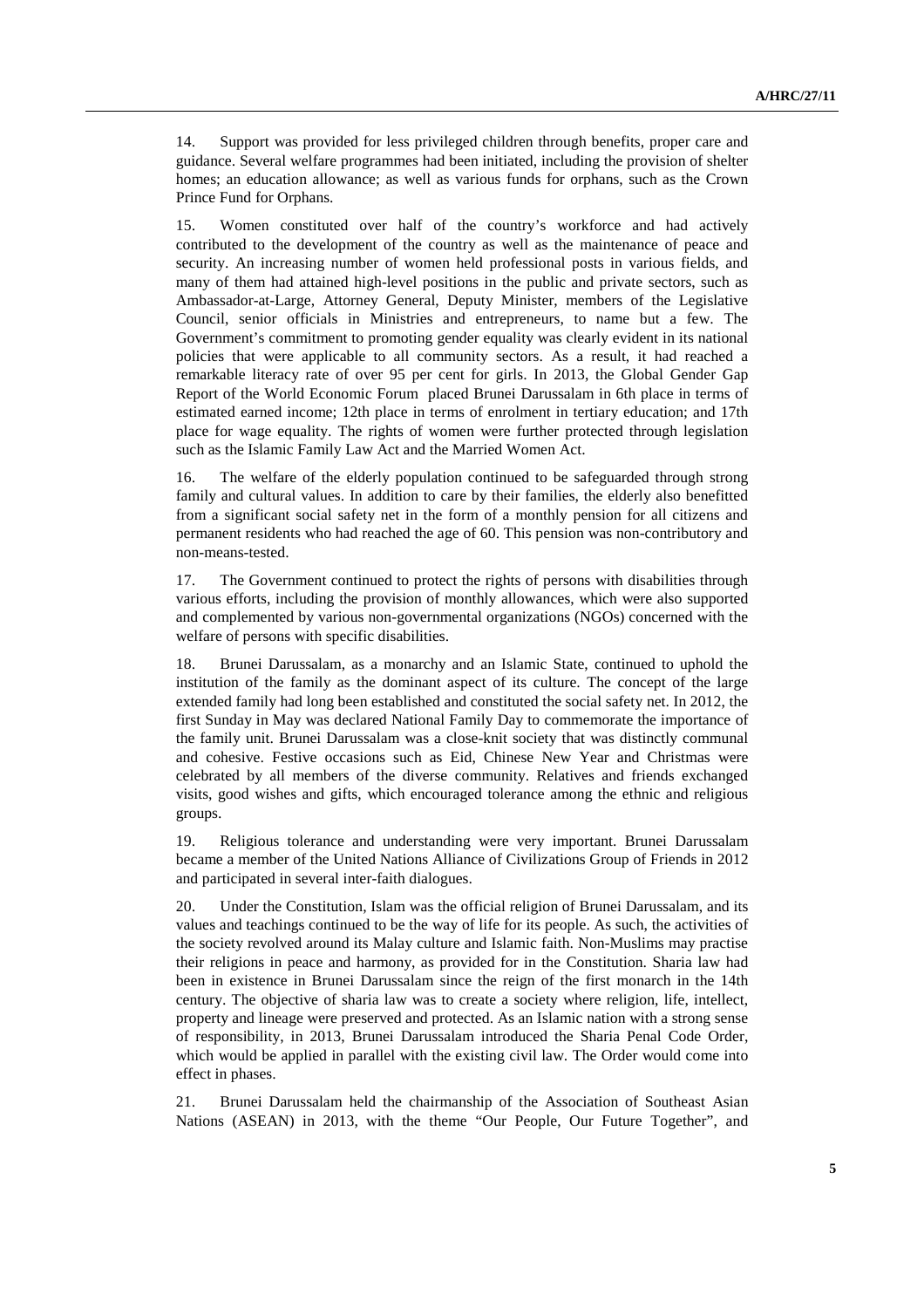initiated the implementation of the 2012 ASEAN Human Rights Declaration, including the publication of a book on the Declaration and its translation into all the ASEAN languages. Furthermore, the 23rd ASEAN Summit, held in October 2013, adopted the ASEAN Declaration on the Elimination of Violence against Women and Children and the Declaration on Strengthening Social Protection. Brunei Darussalam continued to support the work of the relevant ASEAN bodies related to human rights. The progress made by ASEAN over the past year demonstrated Brunei Darussalam's commitment to working together with its neighbours and partners, especially in the field of human rights.

22. The delegation reaffirmed Brunei Darussalam's commitment to its international obligations and indicated that Brunei Darussalam would be ratifying the Convention on the Rights of Persons with Disabilities (CRPD) in the near future. In 2012, Brunei Darussalam submitted its combined initial and second periodic reports to the Committee on the Elimination of Discrimination against Women and its combined second and third periodic reports to the Committee on the Rights of the Child in 2013. The delegation stated that Brunei intended to withdraw its reservations to Article 20, paragraphs 1 and 2, of the Convention on the Rights of the Child (CRC) relating to the protection of a child without a family, and Article 21 (a) on adoption, and that it was working towards ratifying the Optional Protocol to the Convention on the Rights of the Child on the involvement of children in armed conflict (OP-CRC-AC). Furthermore, in support of global efforts towards abolishing child labour and as recommended during the first UPR cycle, in 2011, it ratified the International Labour Organization (ILO) Minimum Age Convention (No. 138).

23. Brunei Darussalam appreciated the values of peaceful co-existence, mutual respect and cooperation and would continue to welcome technical assistance from international partners and, at the same time, play its part in providing assistance, including financial support, capacity-building and technical cooperation, through various means, such as the Commonwealth Fund for Technical Co-operation, the Initiative for ASEAN Integration and the Enrichment Projects for ASEAN. Brunei Darussalam offered scholarships to foreign students to pursue higher-level education in its various academic institutions; to date, nearly 400 scholarships had been awarded to students from over 63 countries. It also actively contributed to the initiatives of several United Nations bodies such as World Health Organization (WHO), UNICEF, UN-Women and United Nations Relief and Works Agency (UNRWA). Brunei would continue to lend its support in the best way it could.

24. The delegation further highlighted that, being a small State of 400,000 people, Brunei Darussalam had very limited human resources and would appreciate assistance with capacity-building from international organizations.

#### **B. Interactive dialogue and responses by the State under review**

25. During the interactive dialogue, 78 delegations made statements. Recommendations made during the dialogue can be found in section II of the present report.

26. The Syrian Arab Republic commended the importance attached in national programmes to preservation of the family as a core unit of society as well as action in support of the advancement of women, as evidenced by their election to the Legislative Council.

27. Thailand commended Brunei Darussalam's progress towards ratification of CRPD and the provision of equal education opportunities. It acknowledged women's representation in the Legislative Council and the Government's promotion of women's rights through the ASEAN Committee on Women and gender equality programmes.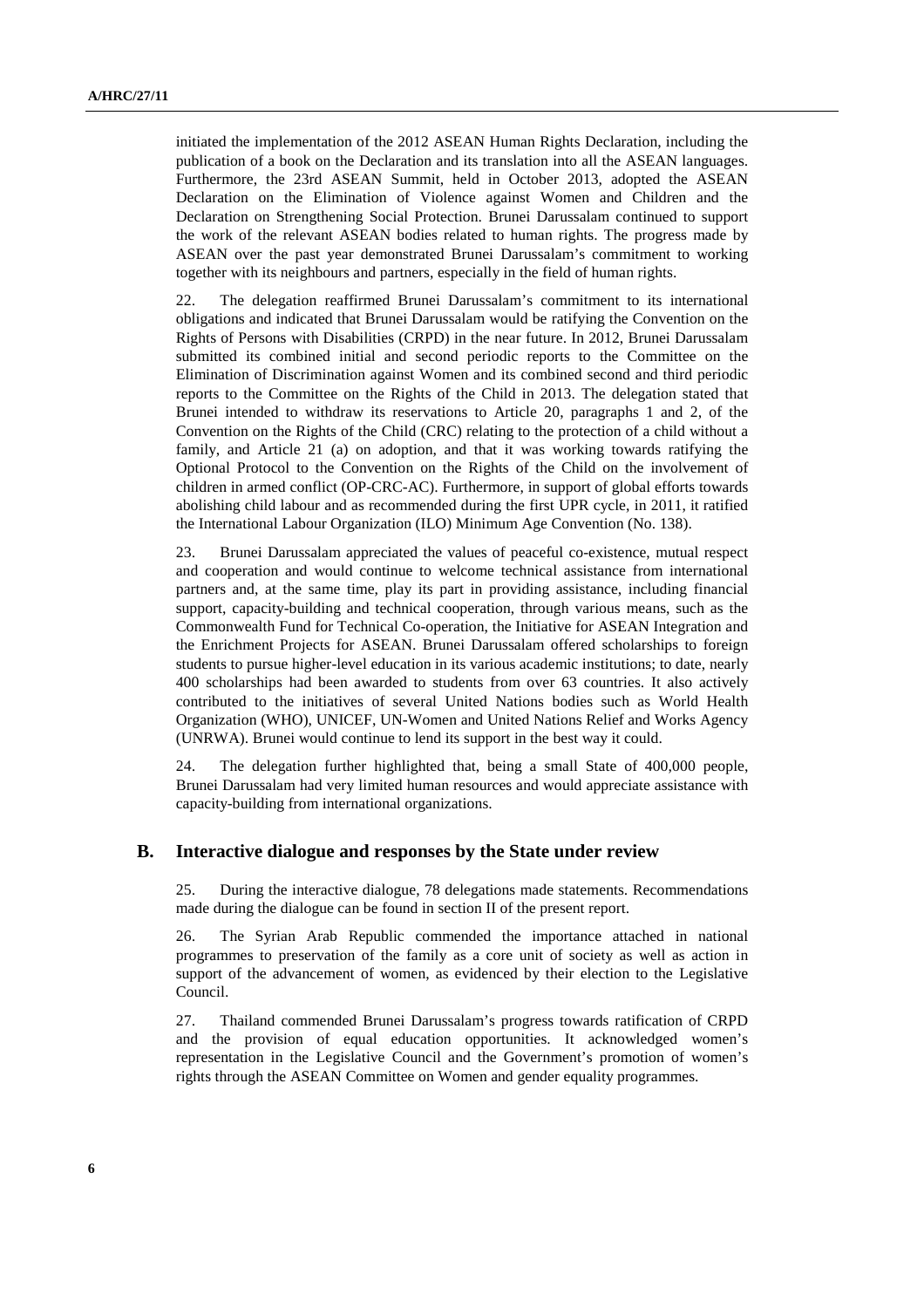28. Timor-Leste took note of the positive steps undertaken by Brunei Darussalam to implement the recommendations of the first UPR. It commended progress made in education, health and women's rights.

29. Tunisia commended Brunei Darussalam for combating discrimination and violence against women and adopting actions plans on women, persons with disabilities and child protection. It encouraged Brunei Darussalam to modify the law on nationality to ensure gender equality and to provide a climate propitious to the activities of human rights defenders, journalists and civil society.

30. Turkey commended Brunei Darussalam's participation in regional and global human rights work and its transparent approach to technical cooperation in its human rights and development endeavours.

31. Ukraine noted with appreciation Brunei Darussalam's efforts to protect cultural rights through the ratification of UNESCO conventions. Ukraine asked how the Sharia Penal Code would be applied to non-Muslims.

32. The United Arab Emirates welcomed the establishment of the Heads of Specialist Trafficking Unit and the Human Trafficking Investigation Unit. It commended the increased inter-agency capacity-building coordination and the appeals for technical assistance in the fight against trafficking.

33. The United Kingdom of Great Britain and Northern Ireland welcomed Brunei Darussalam's progress on social and economic rights and its Millennium Development Goals (MDGs) achievements. It urged the Government to suspend the state of emergency and to ensure that the Sharia Penal Code did not violate rights to freedom of religion.

34. The United States of America acknowledged Brunei Darussalam's commitment to the rights of children and gender equality. It was concerned that the 2013 Sharia Penal Code would undermine Brunei Darussalam's international human rights commitments; trade unions could be refused registration; and migrant workers remained vulnerable to forced labour.

35. Uruguay welcomed Brunei Darussalam's MDG achievements, particularly in education, health and infant mortality. It noted the introduction of legislation to prevent crime and promote human rights.

36. Uzbekistan commended measures taken by Brunei Darussalam to implement the recommendations from the first UPR cycle and the adoption of the National Development Plan to strengthen the family, women's and children's rights and juvenile justice.

37. Venezuela (Bolivarian Republic of) noted the progress made by Brunei Darussalam in implementing the UPR recommendations; its ratification of ILO Convention No. 138 to abolish child labour; the introduction of the National Development Plan; its MDG achievements; and improvements in social protection and equality.

38. Viet Nam appreciated the adoption of the Brunei Vision 2035, which provided a foundation for the protection and promotion of human rights; Brunei Darussalam's contribution to regional and international human rights cooperation; its implementation of the UPR recommendations on women's and children's rights, education and health care.

39. Yemen commended Brunei Darussalam's steady progress towards achievement of the MDGs through the implementation of social safety net programmes; provision of equal educational opportunities; and safeguarding of the environment and natural resources.

40. Afghanistan believed that children should be involved in development and noted, with satisfaction, Brunei Darussalam's public-awareness and probation campaigns and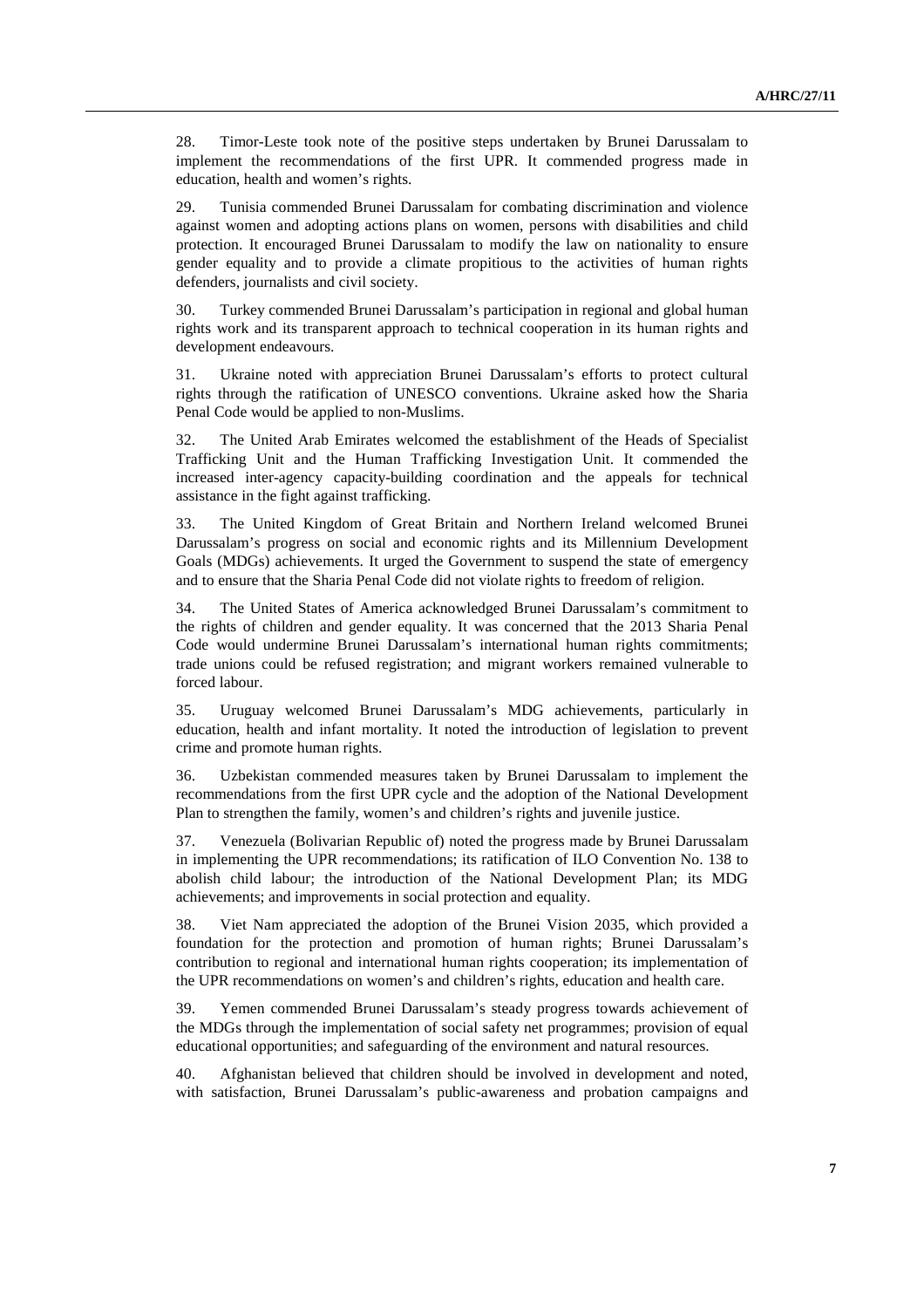community services for child offenders. It commended the withdrawal of reservations to the CRC.

41. Albania welcomed Brunei Darussalam's legislation on the rights of women and children, the family, employment and education, and commended the implementation of the plan of action on women and the family, which covered children's rights.

42. Algeria welcomed the importance accorded by Brunei Darussalam to social and family issues and commended the progress made in economic, social and cultural rights. It noted the legislative reforms introduced to strengthen human rights for children and married women and the 2009 decree on employment.

43. Argentina commended Brunei Darussalam for its 10th National Development Plan (2012–2017).

44. Armenia noted positive changes in Brunei Darussalam's protection of human rights, promotion of education, strengthening of services through building schools and infrastructure, and protection of vulnerable women through employment and capacitybuilding. It noted that Brunei Darussalam had not ratified a number of human rights instruments.

45. Australia commended Brunei Darussalam for its commitment to health care and education. It was concerned about the impact of the Sharia Penal Code on religious freedom, the status of women, treatment of lesbian, gay, bisexual and transgender (LGBT) persons and resumption of the death penalty.

46. Azerbaijan welcomed Brunei Darussalam's follow-up to recommendations from the previous UPR and its progress in health and education. It appreciated the institutional reform that addressed poverty, crime, the family, women and persons with disabilities and its progress in anti-trafficking law enforcement.

47. Bahrain welcomed the adoption of the National Development Plan (2012–2017) and commended the provision of free medical and health care to all citizens, including vaccination programmes and antenatal screenings for children and women.

48. Bangladesh noted Brunei Darussalam's progress in education, health care, housing and human development and its positive impact on human rights. It noted that Brunei Darussalam had an impressive record in promoting the institution of the family, but that it was not party to some core human rights treaties.

49. Belarus commended the withdrawal of Brunei Darussalam's reservations to the CRC and the amendments to the Penal Code aimed at curbing commercial sexual exploitation of children and enabling the prosecution of a wider range of sexual offences.

50. Spain noted Brunei Darussalam's introduction of legislation to combat gender-based violence, but was concerned by the criminalization of same-sex sexual relations. It noted gaps in the legislation to combat prostitution of minors and that the Islamic Penal Code was incompatible with international human rights legislation.

51. Bhutan congratulated Brunei Darussalam for its implementation of recommendations from the previous UPR cycle and the efforts made to promote human rights and to include women in decision-making.

52. Brazil welcomed Brunei Darussalam's awareness-raising campaigns against child abuse and the establishment of an action team on child protection. However, its progress in achieving the Millennium Development Goals had not been matched by improvements in civil and political rights.

53. Burkina Faso noted progress made since the first UPR cycle. It encouraged Brunei Darussalam to continue with its implementation of the 10th National Development Plan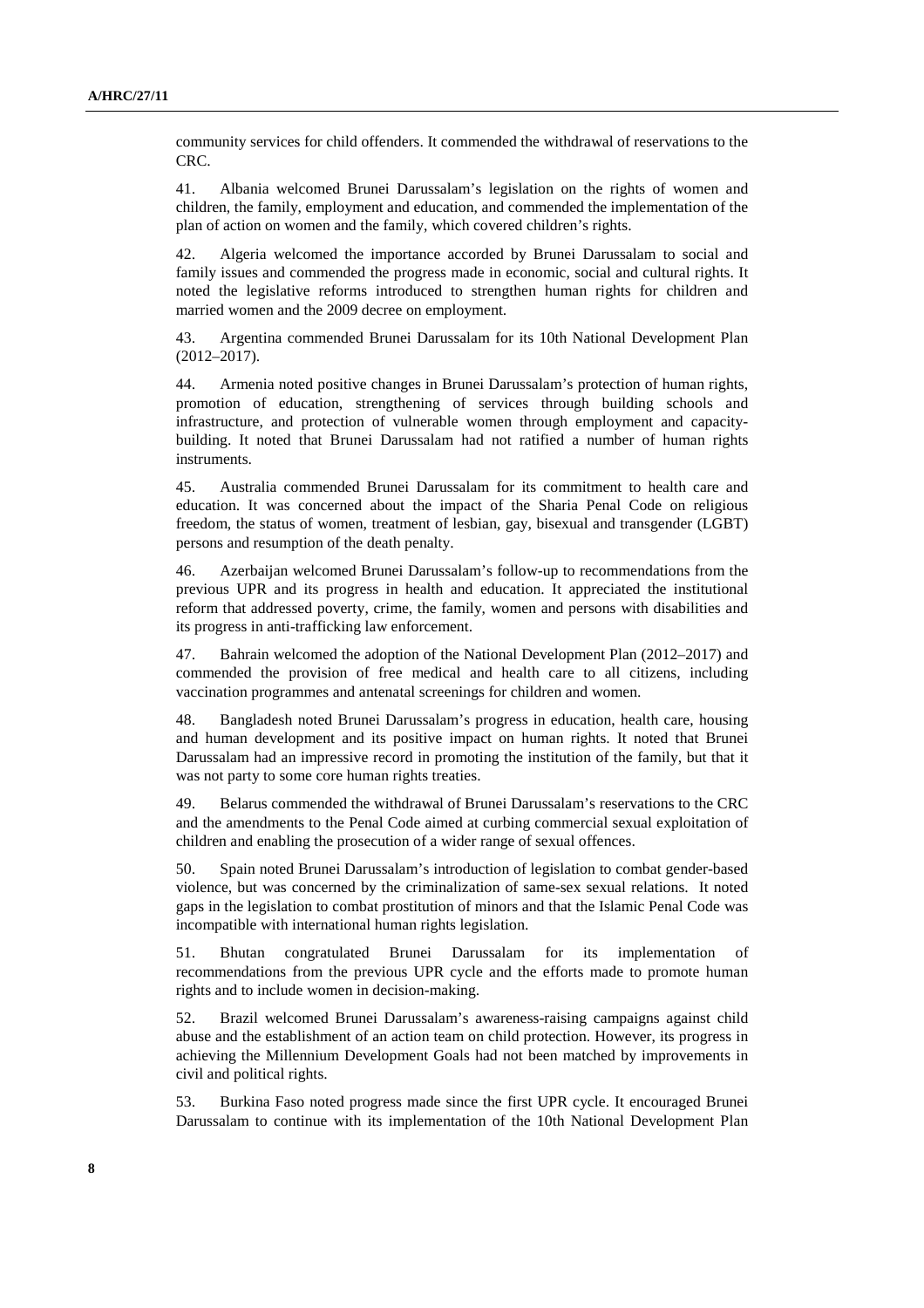2012–2017; its collaboration with human rights NGOs; the formulation of laws and the implementation of programmes.

54. Cambodia commended Brunei Darussalam's commitment to strengthening democracy and protecting human rights and fundamental freedoms, especially the rights of children and the rights to education, health care and economic opportunities.

55. Canada asked how Brunei Darussalam would meet its international human rights obligations which were in conflict with the Sharia Penal Code, particularly on women's rights. It welcomed steps to prevent human trafficking and child exploitation and improve law enforcement.

56. Chad noted efforts to protect social, economic and cultural rights. It commended the adoption of the 10th National Development Plan 2012–2017 and noted the progress made towards attaining the MDGs and development of legislation on children's rights.

57. China commended efforts made to implement the 10th National Development Plan and the focus on improving education, health care and women's and children's rights protection. It appreciated progress in combating human trafficking and the commitments to promoting multireligious and multicultural harmony.

58. Costa Rica commended Brunei Darussalam's cooperation with human rights mechanisms, the ratification of international instruments and improved access to and quality of education and health care. It expressed concern regarding the use of corporal punishment against children, stating that it should stop.

59. Cuba acknowledged the steps to protect citizens' economic, social and cultural rights and eliminate poverty and illiteracy. It welcomed free education and health services, and efforts to protect the rights of persons with disabilities.

60. The Czech Republic noted deficiencies in the laws and practices pertaining to the freedom of expression and the freedom of the press.

61. Djibouti commended Brunei Darussalam on the quality of its national report, which reflected its commitment to human rights.

62. Egypt invited Brunei Darussalam to share its views on best practices and major challenges relating to the implementation of integrated pro-family policies and measures to protect and support the family as the fundamental unit of society.

63. France expressed serious concern regarding the adoption of the Sharia Penal Code Order and the consequences that it may have on the respect for human rights and fundamental freedoms.

64. Germany acknowledged the success of Brunei Darussalam in advancing the social and economic development of the country.

65. Ghana welcomed Brunei Darussalam's commitment to the UPR process and applauded the country's concern for the rights of older persons.

66. India commended the implementation of the 10th National Development Plan 2012- 2017, attainment of the MDGs and progress towards universal health and education. It welcomed efforts to protect the rights of vulnerable groups and encouraged Brunei Darussalam to review the changes to its criminal law which impacted the freedom of religious minorities.

67. Indonesia commended the Brunei Vision 2035, which demonstrated its commitment to the development of its citizens and to human rights, both regionally and internationally. It recognized the efforts to promote and protect the rights of persons with disabilities.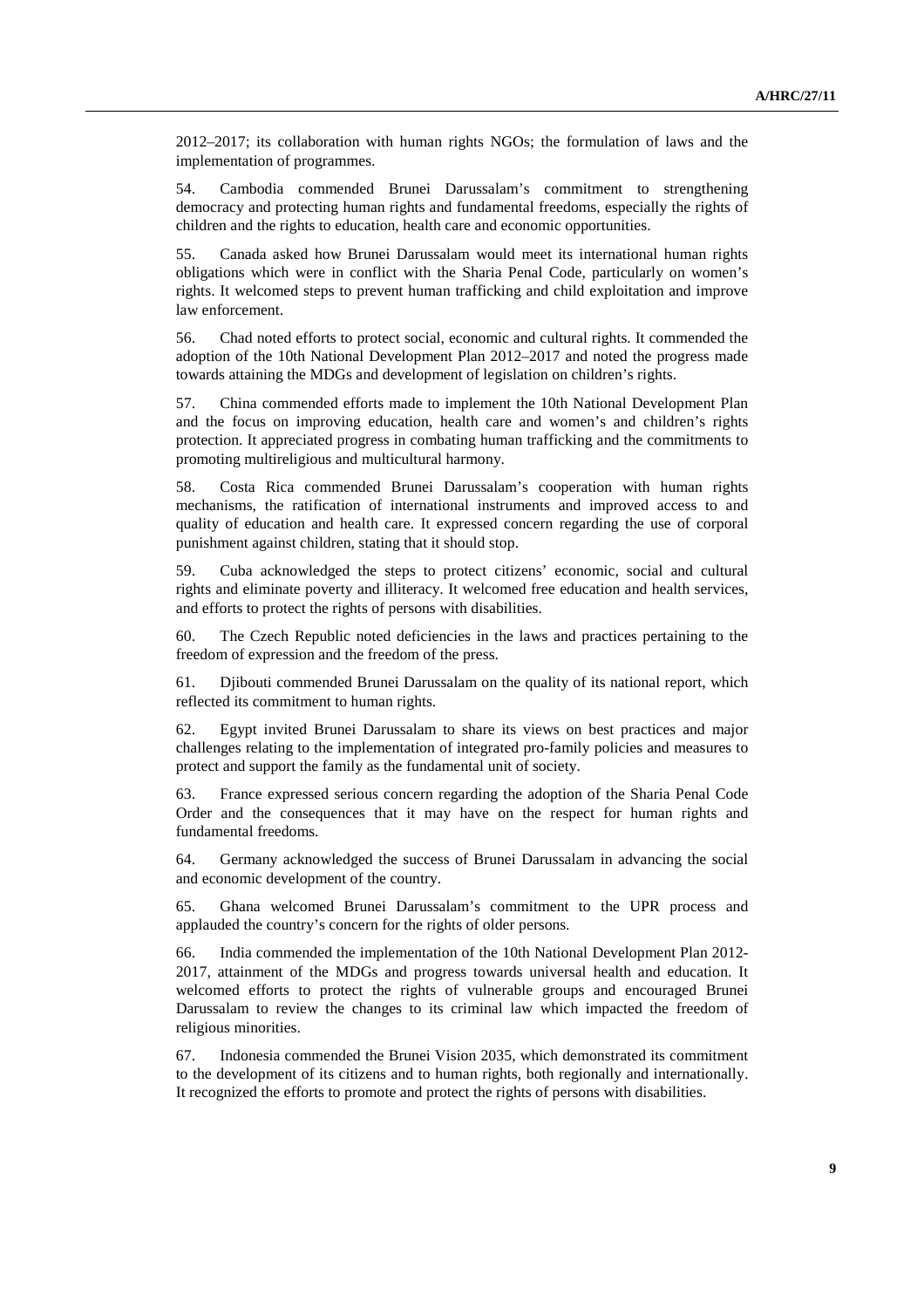68. Iraq noted the Government's achievements in the areas of education and health care, and the enhancement of the well-being of children and older persons.

69. Ireland expressed concern at the amendments to the Penal Code which prescribed the death penalty for a wide range of offences. While welcoming the achievement of high office by women, it stressed the need for improvements in the protection of women's rights.

70. Iran (Islamic Republic of) highlighted the efforts by Brunei Darussalam to improve the situation of women and children through the establishment of the Special Committee and the Plan of Action on Family Institution and Women.

71. Italy noted strengthened protection of children from sexual exploitation, but expressed concern regarding the Sharia Penal Code Order and restrictions on freedom of expression. It noted that Brunei Darussalam had not yet acceded to several international instruments.

72. Japan thanked Brunei Darussalam for explaining its position on sharia law. It commended measures taken towards acceding to treaties it had not yet ratified; the appointment of women to government posts; the submission of reports to the Committee on the Elimination of Discrimination against Women and improved social security for women during maternity.

73. Jordan highly appreciated the enactment of the Children and Young Persons Act, the adoption of the Workplace Safety and Health Order and the establishment of the Special Committee on Family Institution and Women.

74. Kazakhstan acknowledged the measures to improve human rights, including the provision of housing, health care and education. It called for universal education, especially for vulnerable social groups and noted the efforts to secure freedom of religion.

75. Kuwait commended the methodical approach adopted by Brunei Darussalam in preparing its report, and its commitment to strengthening human rights.

76. The Lao People's Democratic Republic noted Brunei Darussalam's accession to international conventions and its development of national instruments. It welcomed the progress made towards achieving the MDGs and encouraged safeguarding the rights of children, women, the elderly and persons with disabilities, and improving access to health care and education.

77. Morocco welcomed the adoption of the Children and Young Persons Act, the amendment of the Penal Code to further protect the young and vulnerable from sexual exploitation, and the adoption of legal provisions to protect migrant workers.

78. Malaysia appreciated the progress made since the first UPR and congratulated the country on attaining the MDGs and on progress made regarding the rights of women, children and persons with disabilities through the implementation of legislation.

79. Maldives commended Brunei Darussalam's engagement in the UPR process, its commitment to improving its citizens' living conditions and the progress made towards attaining the MDGs. It encouraged the international community to assist the country in overcoming challenges.

80. Mauritania noted the emphasis placed on promoting human rights by ensuring basic standards of health care, education, food, housing and welfare. It commended the holding of an Awareness Forum on the Convention on the Elimination of All Forms of Discrimination against Women (CEDAW) and the signing of CRPD.

81. Mexico noted that the ratification of the conventions on statelessness would support efforts to regularize the situation of stateless persons. It called on Brunei Darussalam to extend invitations to all United Nations specialized agencies to visit the country.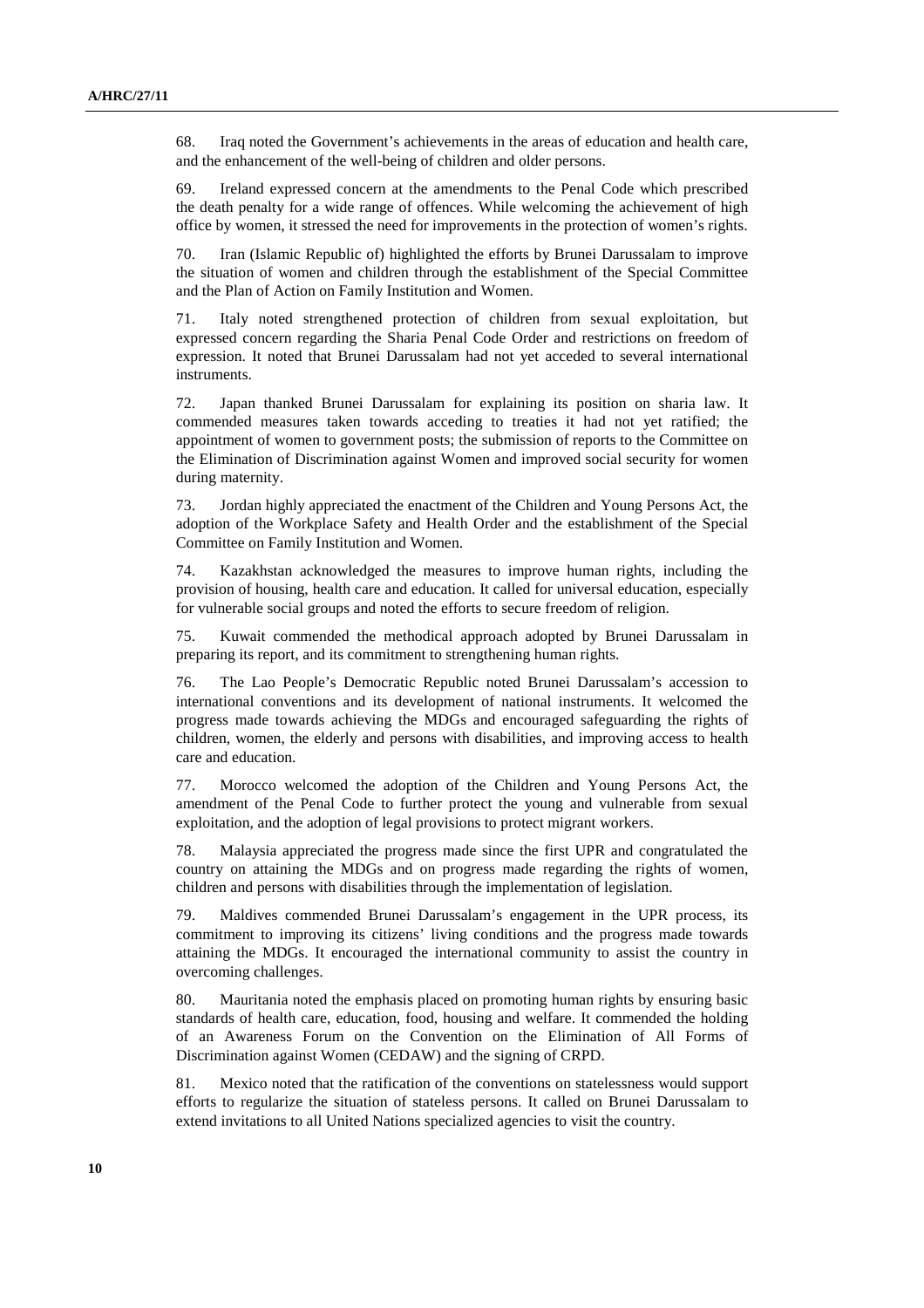82. Montenegro enquired about what accounted for the lack of cooperation with United Nations treaty bodies and whether there were plans to ratify core international instruments and improve cooperation. It requested information on the UNESCO recommendation regarding freedom of expression.

83. Libya noted the establishment of the Special Committee on Family Institution and Women and the Special Committee on Persons with Disabilities and the Elderly. It commended action to improve education and health care and to promote awareness of human rights.

84. Myanmar thanked Brunei Darussalam for its presentation. It welcomed its active participation in the UPR process and in other regional mechanisms for the promotion and protection of human rights.

85. The Netherlands commended the country for ensuring access to education and health care. It was concerned by legal provisions criminalizing sexual relations between consenting adults and the proposed introduction of the death penalty in the Penal Code.

86. Nicaragua commended legislative reforms to protect human rights, progress regarding protection of children and women and efforts to create greater opportunities for its citizens through the implementation of the National Development Plan.

87. Oman commended Brunei Darussalam's MDG achievements, particularly with regard to women, children and persons with disabilities. It noted that a Human Resource Development Fund had been established to provide young people with training opportunities.

88. Pakistan commended the consultative process adopted to prepare the report, the establishment of the inter-agency consultative mechanism and the inclusion of women in the Legislative Council. It appreciated the country's commitment to human rights.

89. The Philippines commended Brunei Darussalam on promoting education for all; strengthening legislation on human trafficking; withdrawing reservations to CRC; making progress towards ratification of OP-CRC-AC and guaranteeing migrant rights under labour law.

90. Portugal welcomed efforts to enhance human rights, particularly through the interagency consultative mechanism. It asked what measures were envisaged to prevent children's statelessness, since under the Brunei Nationality Act, mothers could not confer their nationality to their children.

91. Oman commended Brunei Darussalam's MDG achievements, particularly on behalf of women, children and persons with disabilities. It noted that a Human Resource Development Fund had been established to provide young people with training opportunities.

92. The Republic of Korea appreciated the measures to combat human trafficking and the steps taken to naturalize stateless persons. It felt that ratification of key international instruments would improve the human rights situation and that civil society organizations should be promoted.

93. Romania welcomed the progress made since the previous UPR cycle. It commended the progress in ensuring the rights to education, health and social security.

94. The Russian Federation highlighted the importance of gender equality and the promotion of women's rights for national development, in line with the Brunei Vision 2035. It noted the establishment of the Brunei Darussalam AIDS Council.

95. Saudi Arabia commended the establishment of Special Committees on poverty, crime prevention, women, older people and persons with disabilities, and noted that women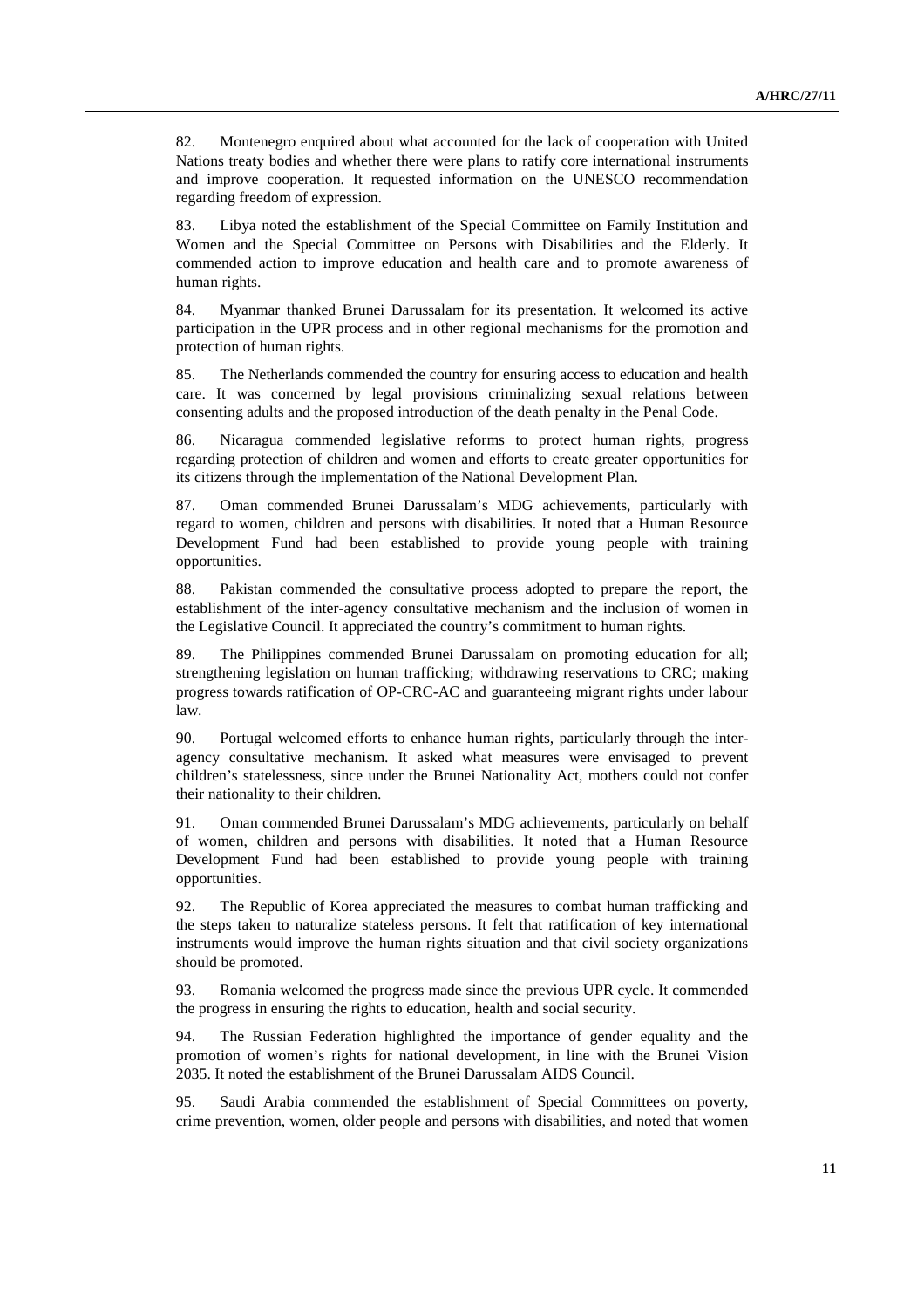were members of the Legislative Council. It welcomed the adoption of the Sharia Penal Code Order and the Children and Young Persons Act.

96. Sierra Leone welcomed the steps taken towards attaining the MDGs. It asked whether non-Muslims would be accountable under the new Sharia Penal Code provisions and whether the country had met its gross national income target for overseas development assistance.

97. Singapore noted the progress made in promoting access to health care and education for all through the implementation of the National Development Plan 2012-2017. It lauded the focus on social harmony in the Brunei Vision 2035 initiative.

98. Slovenia commended the progress made towards attaining the MDGs. It welcomed the withdrawal of reservations to CRC, but was concerned about the non-ratification of several core international instruments and restrictions on freedom of expression.

99. Belgium expressed concerns regarding child protection and freedom of expression. It was deeply concerned about the enactment of the Sharia Penal Code providing for capital and corporal punishment for a significant number of offences.

100. Sri Lanka noted the prioritization of and budgetary allocation to education. It welcomed action regarding children's and young people's rights, including the adoption of the Children and Young Persons Act and the Human Resource Development Fund.

101. The State of Palestine welcomed the efforts to implement the recommendations of the previous UPR and to develop human capital through education. It commended the efforts to improve health care, but expressed concern about the shortage of qualified health practitioners.

102. Sudan commended the measures taken to promote the rights of women, children, persons with disabilities and older persons. In particular, it praised the establishment of the Special Committee on Family Institution and Women.

103. Sweden noted the restrictions on fundamental freedoms and exploitation of foreign workers. It also noted that the Sharia Penal Code stipulated the death penalty for a broad range of offences, including adultery and blasphemy, thus contravening international law.

104. The delegation of Brunei Darussalam expressed its appreciation to the Secretariat and the Bureau for their efforts in ensuring the success of the UPR session, and thanked all the distinguished delegates for their statements. The delegation took note of their comments and recommendations.

105. The delegation reiterated the focus of His Majesty's Government on the welfare of its people in addressing some of the core basic issues of human rights in terms of the rights to education, health, food and shelter. It regarded those rights as the four basic pillars of human rights.

106. It re-emphasized free education for all Bruneians, from primary to tertiary levels, stating that the Government also offered scholarships for eligible students to continue their studies abroad. With a population of 400,000, about 2,000 to 3,000 students were pursuing their tertiary education in the United Kingdom. For those who could not meet the academic requirement, technical education was also available.

107. It stated that free health services were provided for everyone, and for those who were working in the country, a very minimum charge was involved. In addition to that, patients were also sent abroad to Singapore, Malaysia, the United Kingdom, Australia, the United States of America for specialized health-care treatment.

108. The delegation referred to its opening statement, in which it had mentioned the comprehensive provision of shelter to the people. It also highlighted the extended family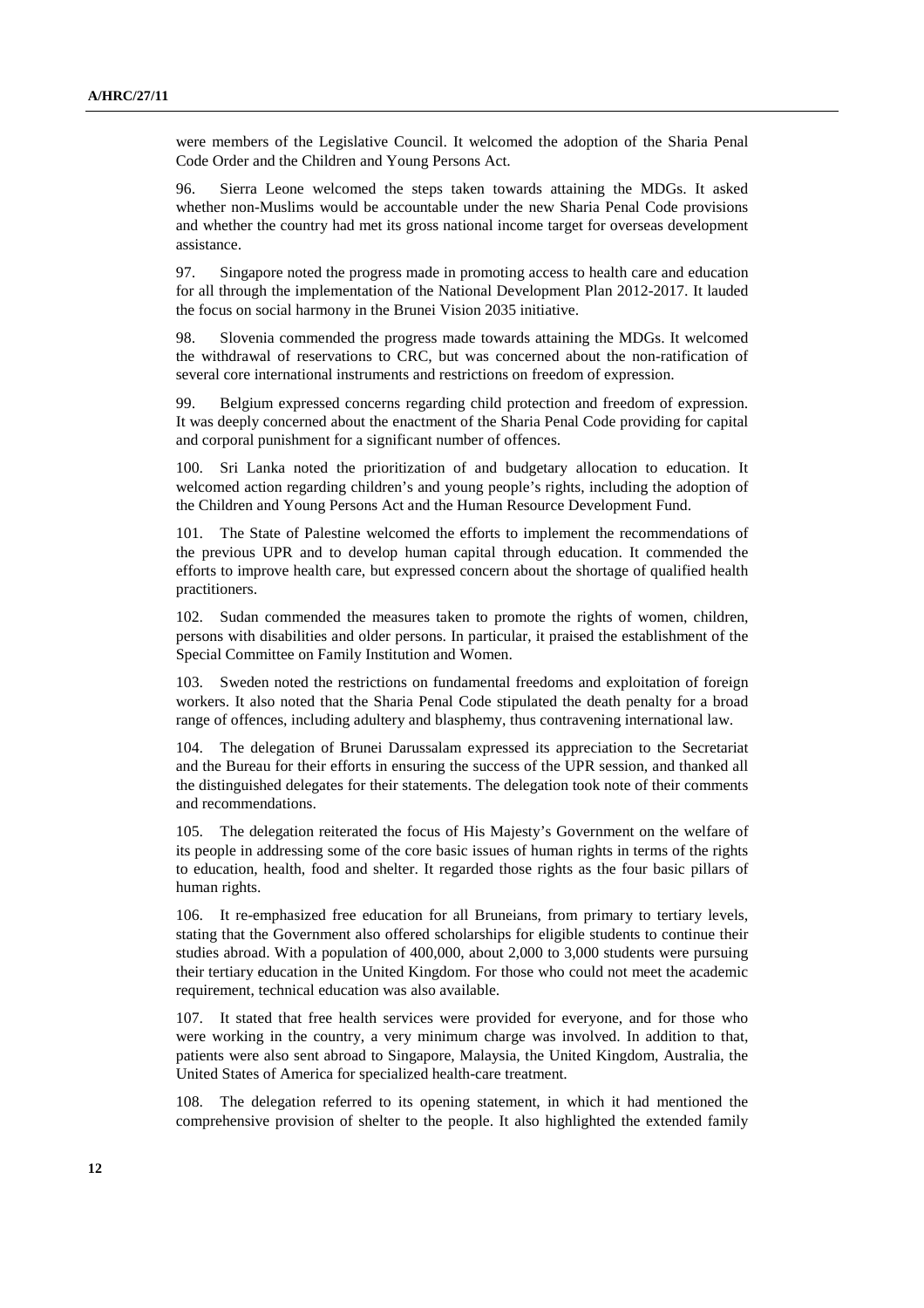system as a kind of social safety net for the people, and stated that a non-contributory pension was provided by the Government as an additional safety net. Furthermore, other social, cultural and spiritual aspects were catered for.

109. With regard to multilateral cooperation on human rights, the delegation stated that Brunei Darussalam worked very closely with its regional partners and international organizations. With a population of 400,000 people, the country had very limited human resources. It needed capacity-building and would appreciate any assistance offered by international organizations.

110. Regarding Portugal's question about the Nationality Act, the delegation responded by referring to its legislation. The Brunei Nationality Act (Cap. 15) allows for either a Bruneian father or a Bruneian mother to obtain nationality for a child, in accordance with sections 4 and 6 respectively. Section 4 of the Brunei Nationality Act (Cap. 15) spells out the categories of persons who can acquire nationality by operation of law. Section 6 provides for the acquisition of nationality for a minor by way of registration, upon application by the parent or guardian who is a Brunei national. Therefore, pursuant to section 6 of the Act, children of Bruneian women married to foreign nationals may be accorded Brunei nationality upon application.

111. Regarding Mexico's call that Brunei Darussalam invite United Nations agencies to visit the country, the delegation responded that in addition to the said agencies, it welcomed all present to visit the country and appreciate the green and peaceful environment, as well as meet the friendly people of Brunei Darussalam.

112. The delegation expressed its pleasure to have participated in the second cycle of the UPR, and looked forward to working with the members of the troika, namely Morocco, Romania and Saudi Arabia and the Secretariat in drafting the report. It said that it would continue to work together with fellow member States, international organizations and NGOs.

### **II. Conclusions and/or recommendations**∗∗

113. **The following recommendations will be examined by Brunei Darussalam, which will respond in due course, but no later than the twenty-seventh session of the Human Rights Council in September 2014:** 

113.1 **Ratify the other international instruments on human rights that the country is not yet a party to (Argentina);** 

113.2 **Further fulfil the international obligations as well as join new human rights international instruments (Kazakhstan);** 

113.3 **Ratify or accede to all the core United Nations human rights instruments listed in the relevant compilation of OHCHR of 12 February 2014, relating to political rights, civil rights, economic and social rights, elimination of racial discrimination, torture, rights of women and genocide (Ghana);** 

113.4 **Accede to all core international human rights instruments, in particular to the International Covenant on Civil and Political Rights and the International Covenant on Economic, Social and Cultural Rights (Germany);** 

113.5 **Ratify ICCPR and ICESCR (Algeria);** 

Conclusions and recommendations have not been edited.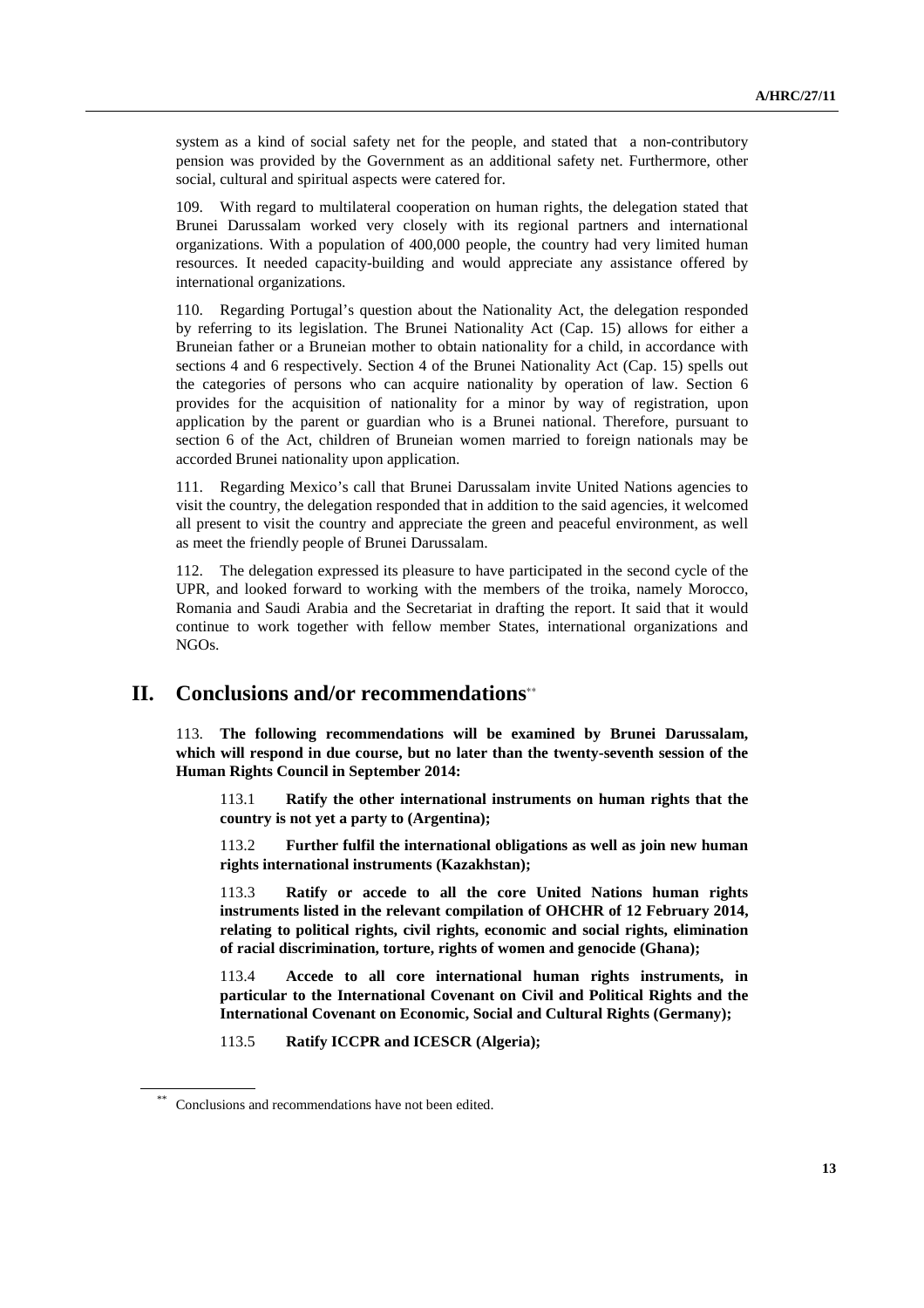113.6 **Sign and ratify the International Covenant on Economic, Social and Cultural Rights and its Optional Protocol (Spain);** 

113.7 **Continue to consider the potential for its accession to the International Covenant on Civil and Political Rights and the International Covenant on Economic, Social and Cultural Rights, which are the most fundamental human rights conventions (Japan);** 

113.8 **Take steps in order to sign and ratify the International Covenant on Civil and Political Rights and the International Covenant on Economic, Social and Cultural Rights (Romania);** 

113.9 **Consider acceding to ICESCR and ICRMW (Egypt);** 

113.10 **Ratify ICCPR, ICESCR, CERD, CAT and the Rome Statute (Tunisia);** 

113.11 **Accede to ICCPR, ICESCR, CAT, and the Rome Statute of the ICC (Australia);** 

113.12 **Ratify or accede to CAT, OP-CAT, ICCPR, and lift its broad reservations to CEDAW and CRC (Czech Republic);** 

113.13 **Ratify ICCPR, ICESCR and its Second Optional Protocol, and CAT (Djibouti);** 

113.14 **Ratify ICCPR, ICESCR, CERD and CAT and withdraw reservations to CEDAW (France);** 

113.15 **Ratify ICERD, ICESCR, ICCPR, and the Convention against Torture and Other Cruel, Inhuman or Degrading Treatment or Punishment (Portugal);** 

113.16 **Ratify core human rights treaties like ICCPR, ICESCR, and CAT and ensure that their provisions are respected in national legislation (Sierra Leone);** 

113.17 **Consider ratification of core international human rights instruments to which it is not yet a party, such as ICCPR, CAT and ICESCR (Sweden);** 

113.18 **Abolish the death penalty and sign and ratify both Optional Protocols to the ICCPR (Portugal);** 

113.19 **Ratify the Second Optional Protocol to the International Covenant on Civil and Political Rights, aiming at the abolition of the death penalty (Uruguay);** 

113.20 **Ratify the core international human rights conventions to which it is not a party and the Rome Statute (Slovenia);** 

113.21 **Consider acceding to ICCPR, ICESCR and ICC Rome Statute by the next review (Italy);** 

113.22 **Review the reservation to CRC and CEDAW (Sweden);** 

113.23 **Consider lifting reservations to articles 14, 20 and 21 of CRC and articles 9 and 29 of CEDAW (Burkina Faso);** 

113.24 **Review the broad reservations to CRC and to CEDAW (Portugal);** 

113.25 **Withdraw all remaining reservations to CRC and CEDAW (Slovenia);**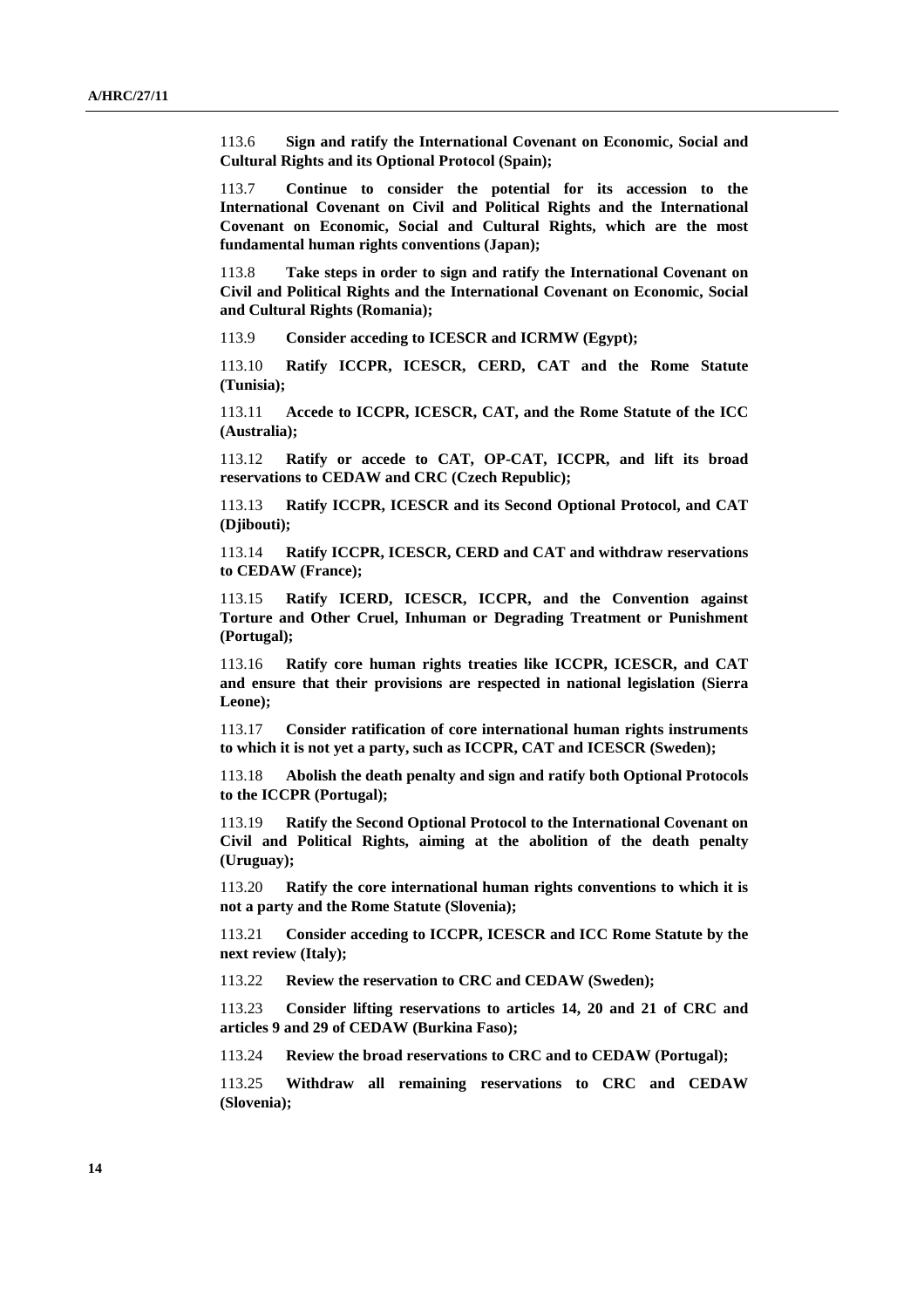113.26 **Lift its reservations to article 9 of the Convention on the Elimination of All Forms of Discrimination against Women (Canada);** 

113.27 **Withdraw existing reservations to the Convention on the Rights of the Child and the Convention on the Elimination of All Forms of Discrimination against Women (Russian Federation);** 

113.28 **Continue and complete the process of ratification of OP-CRC-AC (Burkina Faso);** 

113.29 **Ratify CRC, which it signed in 2008, and submit its outstanding report (Sierra Leone);** 

113.30 **Continue its efforts to complete the ratification process for CRPD (India);** 

113.31 **Continue enhancing the rights of persons with disabilities as well as accelerate the ratification process for the Convention on the Rights of Persons with Disabilities (CRPD) (Republic of Korea);** 

113.32 **Consider ratifying the Convention on the Rights of Persons with Disabilities, as a matter of priority (Indonesia);** 

113.33 **Ratify the Convention for the Protection of All Persons from Enforced Disappearance (Argentina);** 

113.34 **Accede to the International Convention on the Prevention and Punishment of the Crime of Genocide (Armenia);** 

113.35 **Consider the ratification of the Palermo Protocol on Trafficking in Persons (Philippines);** 

113.36 **Consider acceding to the 1951 Convention relating to the Status of Refugees and its 1967 Protocol (Uruguay);** 

113.37 **Ratify ILO Convention No. 189 concerning decent work for female and male domestic workers (Uruguay);** 

113.38 **Consider ratifying the International Convention on the Protection of the Rights of Migrant Workers and Members of Their Families and ILO Convention No. 189 (Philippines);** 

113.39 **Review its national legislation and bring into conformity with the Convention on the Rights of the Child and the Convention on the Elimination of all Forms of Discrimination against Women (Albania);** 

113.40 **Strengthen the legislation to ban the use of children under 18 for the purpose of commercial sex, prostitution and pornography (Mexico);** 

113.41 **Enact legislation to prohibit explicit corporal punishment of children in all settings, including the home, schools and alternative care facilities (Montenegro);** 

113.42 **Use the national programme "Brunei Vision 2035" as a guide for the adoption of national legislation on gender equality and women's empowerment (Russian Federation);** 

113.43 **Initiate reforms to bring its legislation on and practice of freedom of expression and opinion in line with international standards (Tunisia);**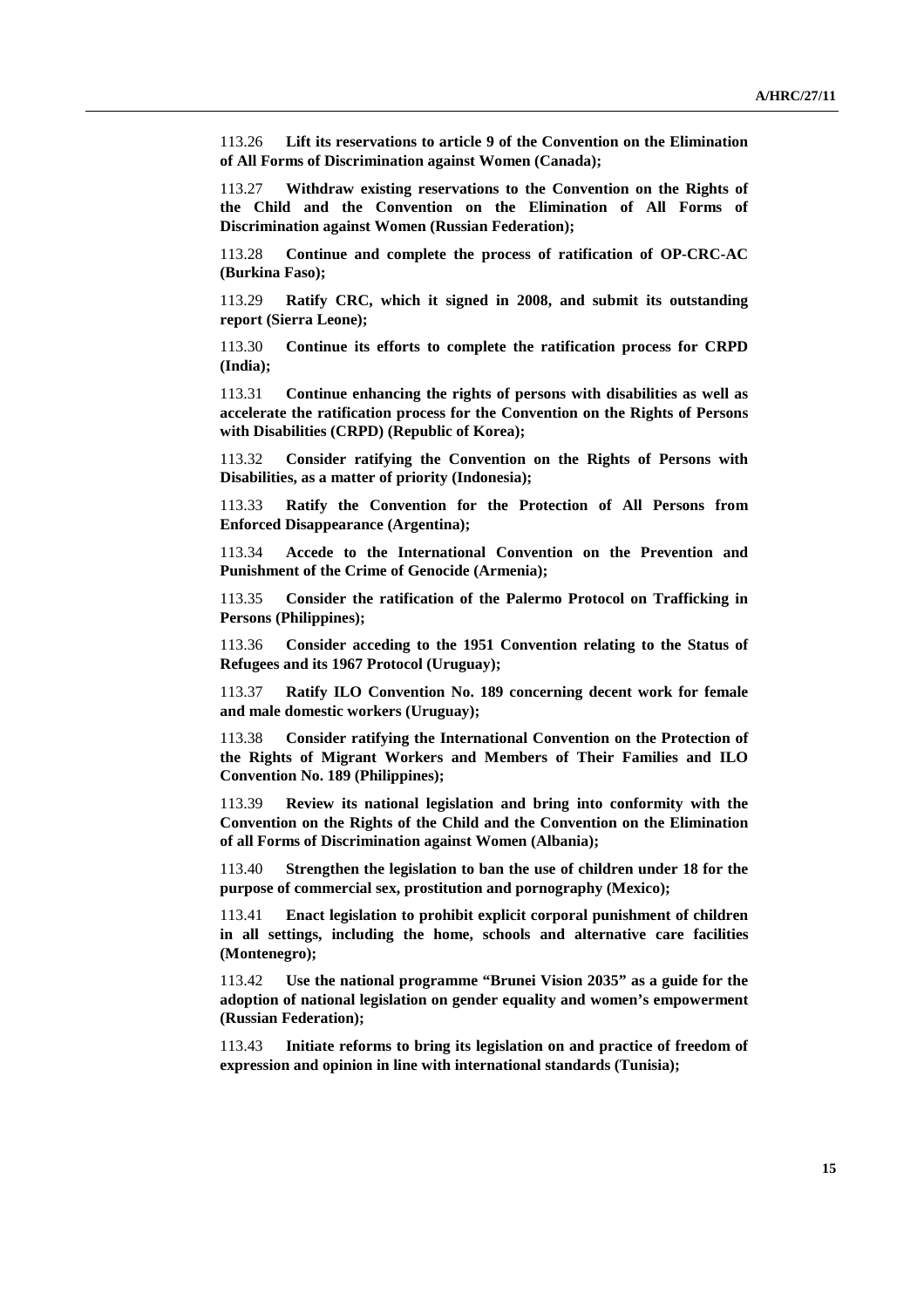113.44 **Consider revising relevant acts restricting the freedom of expression and media in order to ensure that they conform with international human rights standards (Slovenia);** 

113.45 **Amend the Sedition Act and the Local Newspapers Order 1958 to strengthen freedom of expression in line with international human rights obligations (Canada);** 

113.46 **Amend relevant regulations to align them with the international standards on freedom of expression and freedom of the press (Italy);** 

113.47 **Implement the reforms needed to bring its legislative framework and practices into line with international norms and standards on freedom of the press and freedom of expression (Belgium);** 

113.48 **Revise the Penal Code Order of 2013 to prohibit torture or other cruel, inhuman or degrading treatment or punishment and to bring Brunei's domestic legislation into line with its international human rights commitments on the freedoms of religion and of expression (United States of America);** 

113.49 **Repeal the emergency powers and the Sedition Act to bring Brunei's domestic legislation into line with its international human rights commitments on the freedoms of expression, of peaceful assembly and of association (United States of America);** 

113.50 **Review and amend all legislation placing undue and arbitrary restrictions on the right to freedom of expression, in particular the Sedition Act, the Undesirable Publication Act and the Local Newspapers Order, and put an end to censorship of the media and decriminalize defamation (Czech Republic);** 

113.51 **Strengthen the text and enforcement of legislation that protects internationally recognized labour rights for all workers, particularly those rights relating to forced labour and freedom of association (United States of America)** 

113.52 **Enforce the Trafficking and Smuggling Persons Order to hold accountable labour and sex traffickers (United States of America);** 

113.53 **Take the necessary measures to amend the legislation on nationality in order to establish equality between men and women regarding the transmission of nationality to their children (Argentina);** 

113.54 **Consider reviewing its national legislation and regulations to incorporate greater gender perspective and women's rights in the workplace and mobilize support for women in need (Bhutan);** 

113.55 **Step up efforts towards respecting the principle of interdependence of human rights, as laid down in the Vienna Declaration and Programme of Action, by promoting and protecting economic and social rights on an equal footing with those of a civil and political nature. This may be achieved by ratifying international instruments on civil and political rights and by strengthening national legislation relating to the protection of fundamental rights and freedoms (Brazil);** 

113.56 **Decriminalize sexual activity between consenting adults and repeal all provisions of the newly enacted Penal Code that discriminate against women and sexual minorities and introduce cruel or inhuman forms of punishment (Czech Republic);**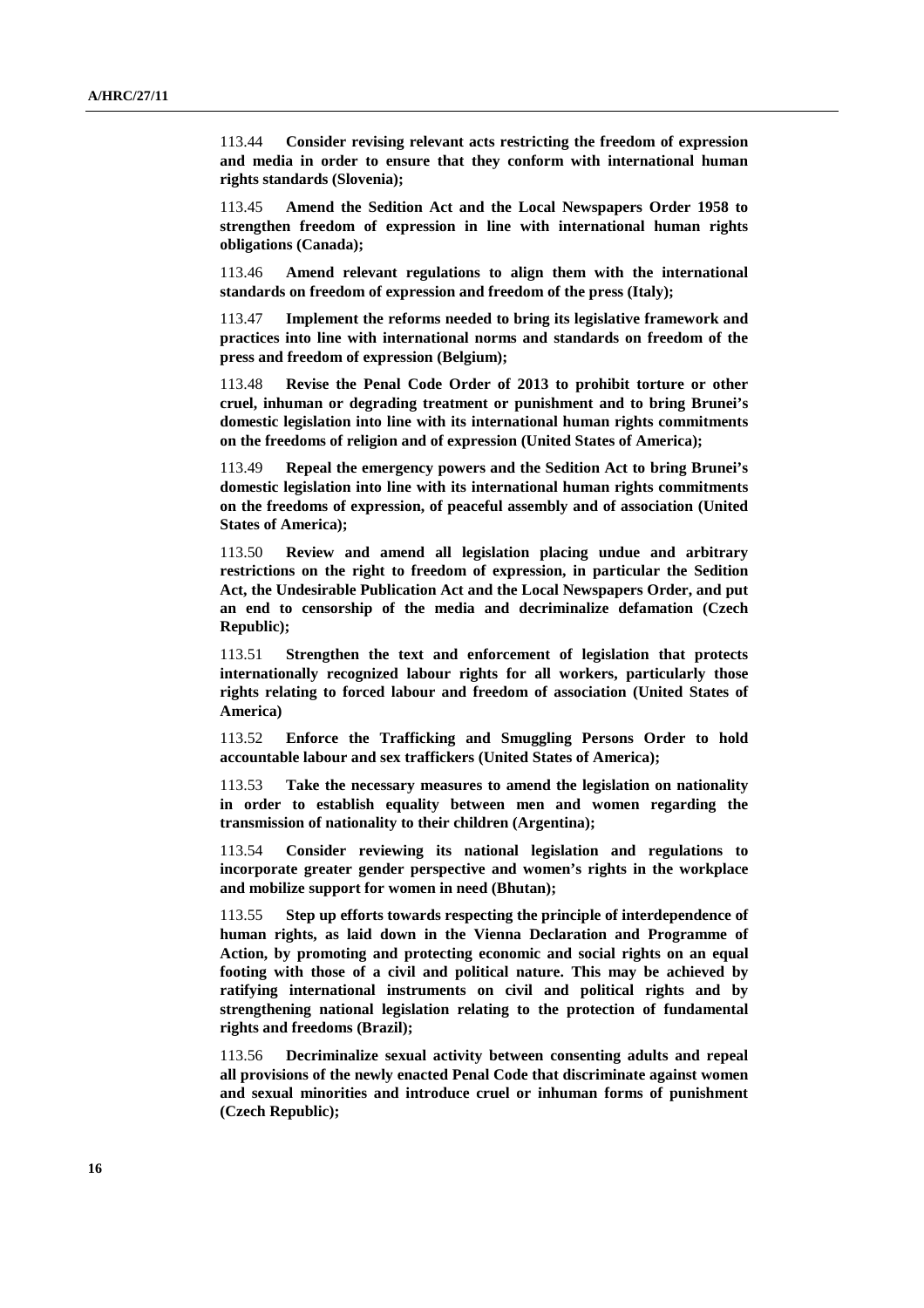113.57 **Amend article 375 of the Penal Code, dealing with the crime of rape, in order to remove the exception for sexual intercourse by a man with his wife (Ireland);** 

113.58 **Postpone the implementation of the Sharia Penal Code Order, 2013, pending a comprehensive review ensuring the Order's compliance with international human rights standards, and put in place a formal moratorium on the use of the death penalty, with a view to its abolition (Ireland);** 

113.59 **Enhance efforts to promote understanding of the Sharia Penal Code through awareness programmes and other relevant activities (Iran (Islamic Republic of));** 

113.60 **Ensure that the provisions and the application of the Sharia Penal Code Order remain in strict compliance with human rights law, which includes the ban of any inhuman or degrading treatment or punishment (Italy);** 

113.61 **Withdraw the amendments to the Penal Code that introduce the death penalty and maintain the current de facto moratorium (Netherlands);** 

113.62 **Continue to promote just and fair implementation of the Sharia Penal Code through adequate training and capacity building (Pakistan);** 

113.63 **Delay the entry into force of the revised Penal Code and conduct a comprehensive review to ensure its compliance with international human rights standards (Sweden);** 

113.64 **Ensure that implementation of the Sharia Penal Code Order 2013 is compliant with international human rights standards and does not lead to the imposition of the death penalty or torture or other inhuman or degrading punishment (United Kingdom of Great Britain and Northern Ireland);** 

113.65 **Implement the Sharia Penal Code in a manner consistent with international human rights standards (Australia);** 

113.66 **Reconsider the use of corporal and capital punishment under the Sharia Penal Code (Australia);** 

113.67 **Review the Islamic Penal Code in order to meet minimum human rights standards and clarify its application to foreigners and non-Muslims (Spain);** 

113.68 **Reinstitute its suspension of implementation of the Sharia Penal Code. Conduct a comprehensive review of the new Penal Code in relation to obligations under international law (Canada);** 

113.69 **Repeal or amend those sections of the Penal Code that prevent LGBT persons from having equal rights (Netherlands);** 

113.70 **Proceed to the abolition of current legislation criminalizing sexual relations between persons of the same sex (Spain);** 

113.71 **Decriminalize sexual activity between same-sex consenting adults and ensure the protection of human rights for sexual minorities in conformity with the State's human rights obligations (Canada);** 

113.72 **Decriminalize sexual relations between consenting adults of the same sex (France);** 

113.73 **Reform Bruneian laws and policies, such as the Sedition Act, to ensure consistency with international standards (Australia);**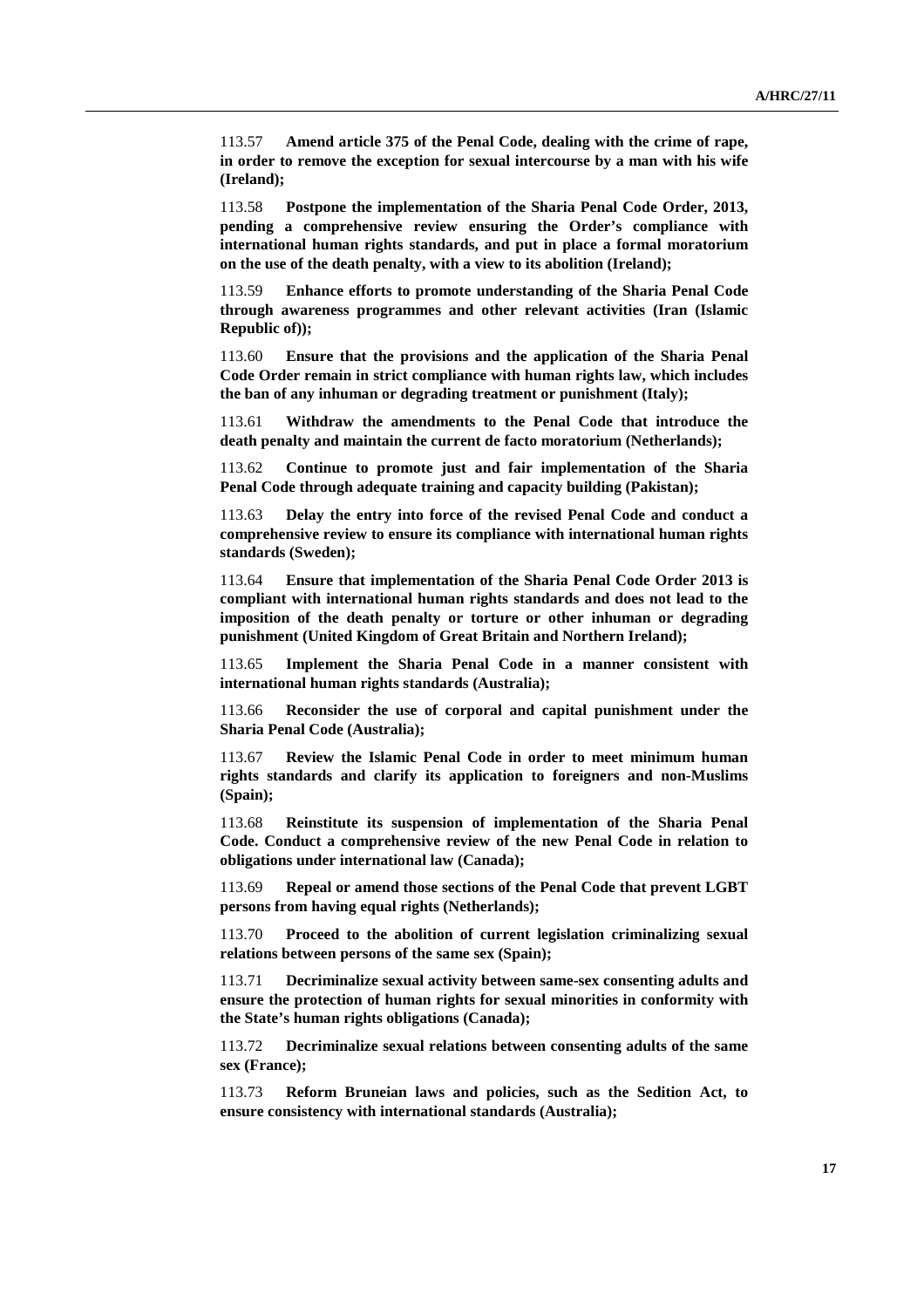113.74 **Increase the age of criminal responsibility, which is now set at 7 years, to conform to international standards (Sierra Leone);** 

113.75 **Raise the minimum age of criminal responsibility and prohibit sentences of corporal punishment and life imprisonment for children under the age of 18 (Czech Republic);** 

113.76 **Continue its efforts to raise the minimum age of criminal responsibility (Uruguay);** 

113.77 **Raise the minimum age of criminal responsibility and explicitly prohibit life imprisonment for persons under the age of 18 (Germany);** 

113.78 **Bring into line the definition of minor in all legal domains, especially the penal, and prohibit life sentences and corporal punishment for crimes committed by minors (Mexico);** 

113.79 **Adopt reforms allowing women the transmission of citizenship as a measure in favour of gender equality and the reduction of cases of statelessness (Mexico);** 

113.80 **Facilitate the integration and naturalization of stateless persons who are permanent residents (Iran (Islamic Republic of));** 

113.81 **Bring into force the country's law that encompasses specific provisions for special categories of patients, such as mentally disabled offenders and those lacking capacity, to give consent for treatment (Bahrain);** 

113.82 **Strengthen the legislative framework to reflect the provisions of international law on the protection of children (Maldives);** 

113.83 **Take necessary steps to improve expertise of Brunei Darussalam's obligations in ensuring effective implementation of human rights instruments to which it is a party (Cambodia);** 

113.84 **Continue developing the institutional framework with respect to the promotion and protection of human rights (Jordan);** 

113.85 **Establish a national human rights commission in conformity with the Paris Principles (Tunisia);** 

113.86 **Establish an independent national human rights institution that is compliant with the Paris Principles (United Kingdom of Great Britain and Northern Ireland);** 

113.87 **Consider establishing a national human rights institution in conformity with the Paris Principles (Egypt);** 

113.88 **Consider the establishment of an independent national human rights institution in conformity with the Paris Principles (India);** 

113.89 **Set up its national human rights institution in accordance with the Paris Principles (Sierra Leone);** 

113.90 **Continue measures to strengthen the capacity of national human rights protection mechanisms (Uzbekistan);** 

113.91 **Continue to pursue its social policies upholding the institution of the family in line with traditional family values (Bangladesh);**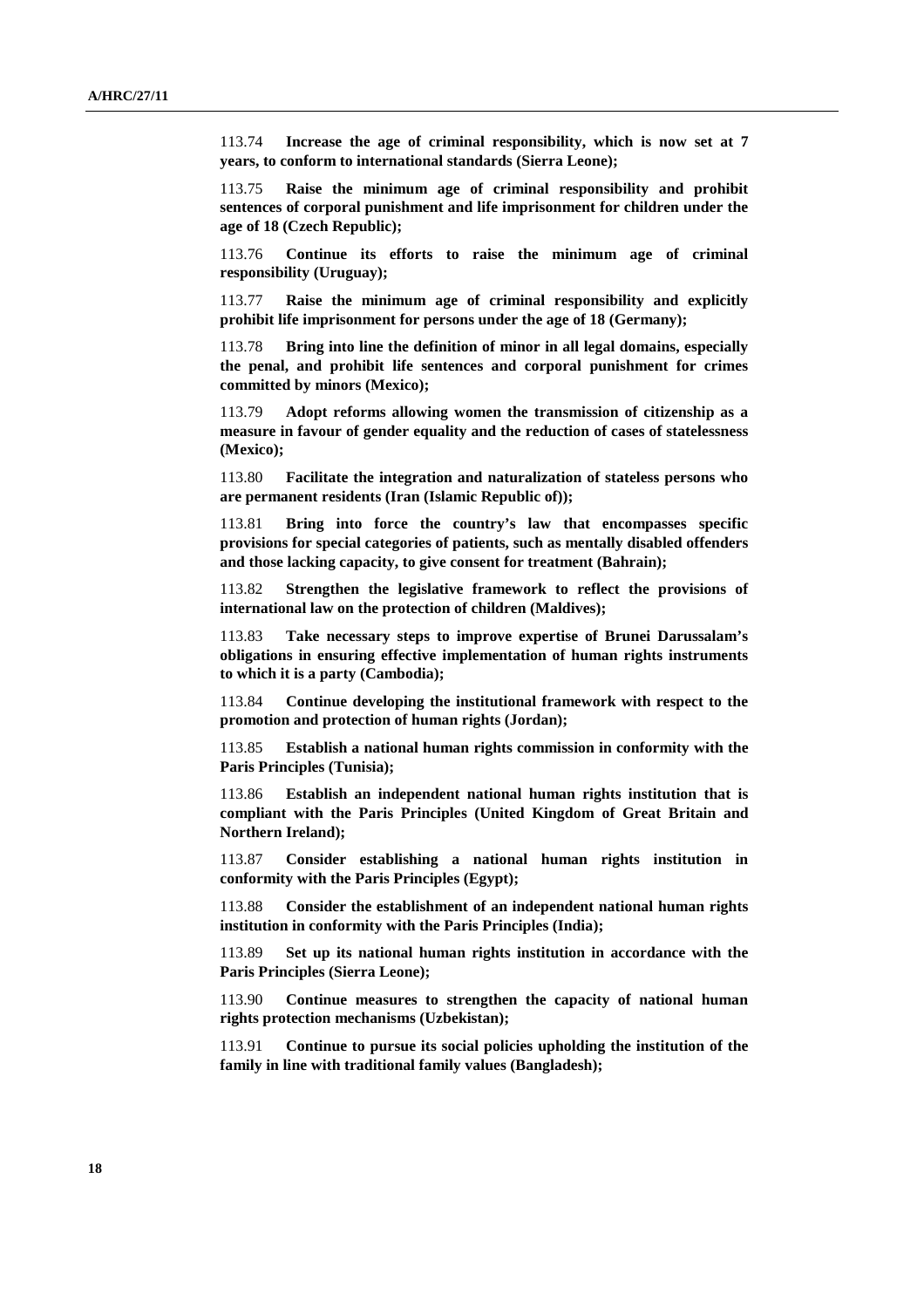113.92 **Continue all efforts and measures aimed at promoting and strengthening capacity of national institutions for the implementation of Islamic sharia rules (Saudi Arabia);** 

113.93 **Continue its policies on improving the rights of the child (Jordan);** 

113.94 **Intensify efforts and strengthen policies and strategies to address the sale and trafficking of persons, especially women and children (Costa Rica);** 

113.95 **Continue its efforts in training and capacity-building programmes for government and law enforcement officials in order to strengthen efficiency in the promotion and protection of human rights within the existing laws and policies (Malaysia);** 

113.96 **Take into account the constructive contributions arising from this review in the current national social policies (Nicaragua);** 

113.97 **Continue strengthening its successful education policies as well as the social protection programmes being implemented in order to provide the highest quality of life and well-being to its people (Venezuela (Bolivarian Republic of));** 

113.98 **Maintain constructive and cooperative dialogue with the international community in the field of human rights (Timor-Leste);** 

113.99 **Continue providing the full exercise of women and children rights within the framework of the Plan of Action on Family Institution and Women (Kazakhstan);** 

113.100 **Continue its initiatives to improve the living standards of its people, especially in meeting the basic needs of vulnerable groups (Kuwait);** 

113.101 **Continue strengthening and implementing the current Plan of Action for Women and the Family Institution (Nicaragua);** 

113.102 **Continue the programmes and national plans aimed at empowering youth (Syrian Arab Republic);** 

113.103 **Continue efforts to promote and protect the rights of women and children on all levels (Qatar);** 

113.104 **Continue its endeavour to promote and protect the human rights of children and women (Iran (Islamic Republic of));** 

113.105 **Continue its efforts to promote education and training in human rights (Djibouti);** 

113.106 **Intensify efforts to develop a human rights education system and to strengthen the culture of human rights (Uzbekistan);** 

113.107 **Continue to ensure the fulfilment of the needs of vulnerable groups in Brunei Darussalam and, in this regard, also continue to uphold its commitments to the relevant international human rights instruments to which Brunei Darussalam is a party (Pakistan);** 

113.108 **Further its endeavours with regard to the smooth and productive activities of the six Special Committees to address the issues of poverty; community mentality; immoral behaviour; crime; family institution and women; and persons with disabilities and the elderly (Azerbaijan);** 

113.109 **Underscore discipline and respect by youth for the aged under Brunei's Care for the Elderly Project, bearing in mind that an older person or**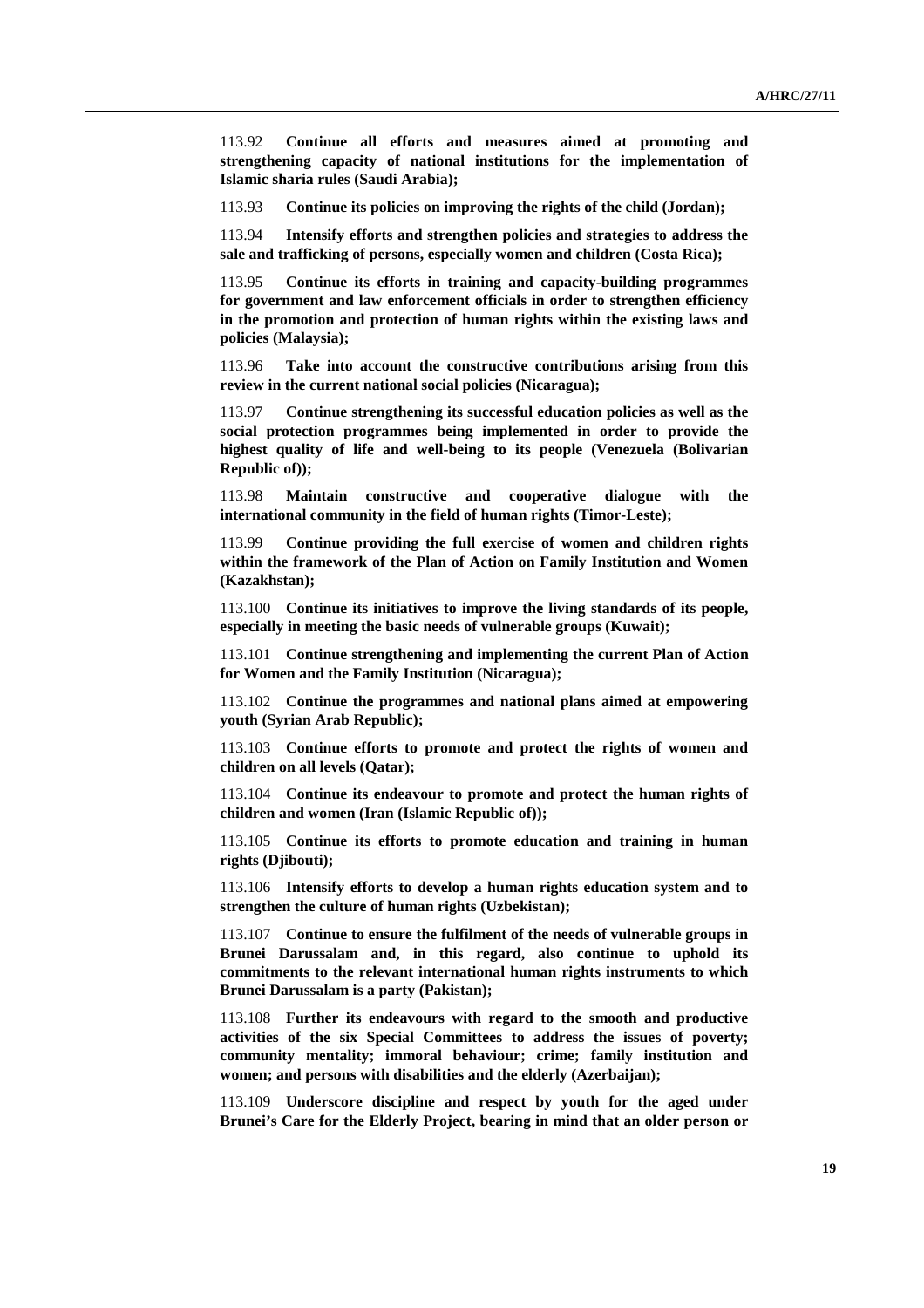**parent who is abused by a caregiver would still feel humiliated, however much he or she is fed (Ghana);** 

113.110 **Endeavour to sustain its Senior Citizens Activity Centre to enable youth to learn from the experience of the elderly (Ghana);** 

113.111 **Continue its efforts in maintaining social harmony (Singapore);** 

113.112 **Continue its cooperation with the United Nations and other international organizations to strengthen human rights (Myanmar);** 

113.113 **Continue its cooperation with the Office of the High Commissioner for Human Rights on all issues of mutual interest (Romania);** 

113.114 **Continue its engagement with various institutions to promote and protect human rights in the regional and international fora (Kuwait);** 

113.115 **Continue and strengthen the active interaction with regional and international organizations of human rights (Morocco);** 

113.116 **Continue its constructive role and contribution in the promotion and protection of human rights in the region, particularly through established regional frameworks in ASEAN, such as the ASEAN Intergovernmental Commission on Human Rights (AICHR); the ASEAN Commission on the Promotion and Protection of the Rights of Women and Children (ACWC) (Myanmar);** 

113.117 **Collaborate with treaty bodies and special procedures mandate holders (Chad);** 

113.118 **Step up its cooperation with the United Nations by addressing a standing invitation to special procedures and present the overdue report on the implementation of the CRC (Portugal);** 

113.119 **Consider issuing a standing invitation to the United Nations special procedures (Ukraine);** 

113.120 **Cooperate with the special procedures of the United Nations in issuing a standing invitation and facilitating their visits (France);** 

113.121 **Foster an inclusive society in which all, regardless of race, citizenship and religion, are equally protected (Sweden);** 

113.122 **Ensure the principle of equality before the law and respect for the fundamental rights of all citizens without distinction of any kind, such as sex, race, religion or belief (France);** 

113.123 **Implement awareness projects and activities to combat discriminatory attitudes and further its efforts to promote human rights education (Albania);** 

113.124 **Continue to make efforts to further promote women's rights and eliminate discrimination (Japan);** 

113.125 **Respect the fundamental principle of equality between men and women, in particular by allowing women from Brunei Darussalam to transmit their nationality to their children and by raising the age of marriage for women (France);** 

113.126 **Maintain the moratorium on executions with a view to abolishing the death penalty and provide statistics, including sex and age, on persons sentenced to the death penalty or executed (France);**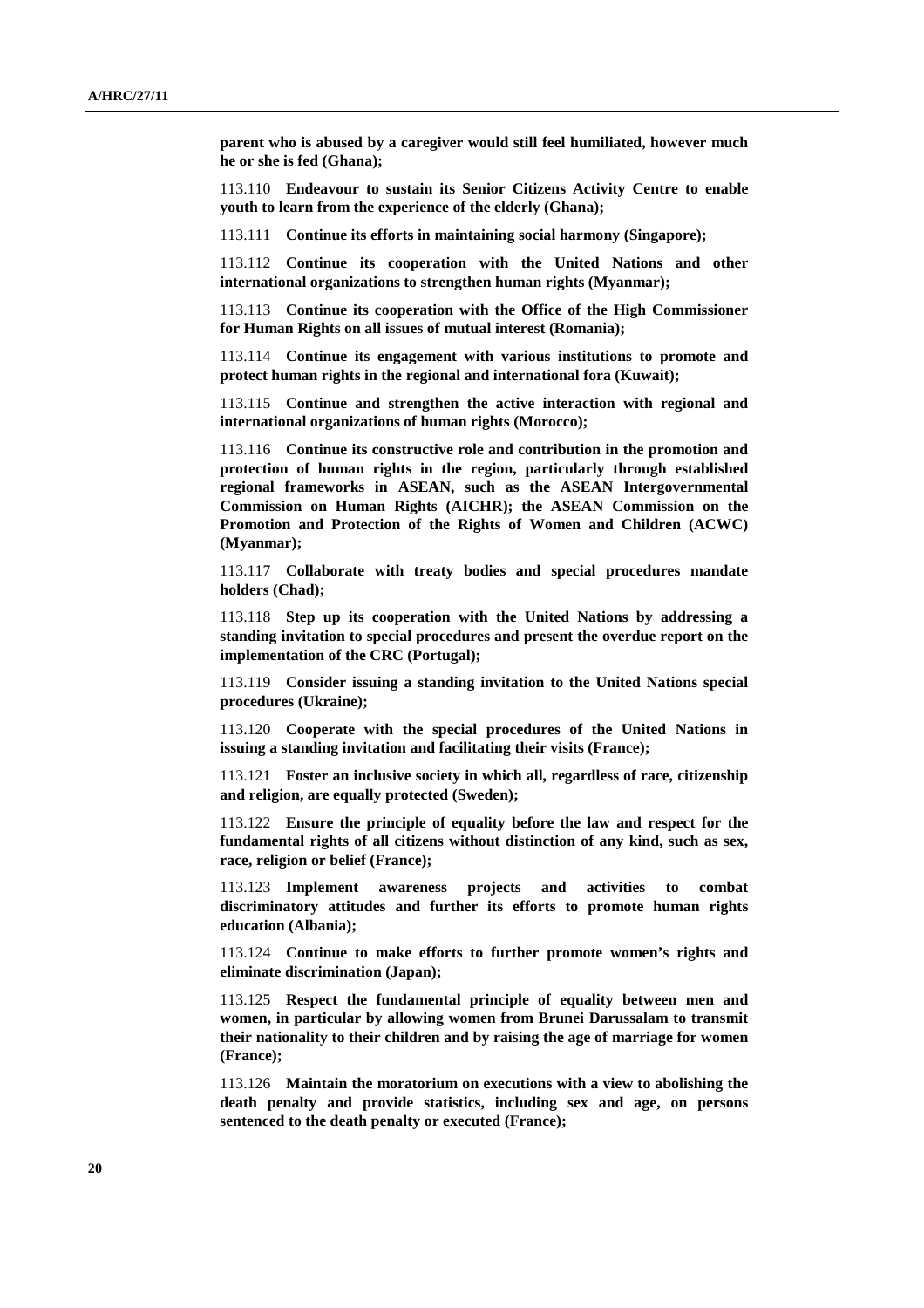113.127 **Maintain the moratorium and ultimately move to abolish the death penalty in law (Australia);** 

113.128 **Uphold Brunei's long-lasting moratorium on the death penalty (Czech Republic);** 

113.129 **Refrain from any steps to extend the application of the death penalty or otherwise alter the legal system in a manner that would violate human rights (Germany);** 

113.130 **Abolish the death penalty for all crimes (Montenegro);** 

113.131 **If Brunei continues to use the death penalty, it should meet at least the minimum international standards on death penalty (ECOSOC resolution 1984/50) and the relevant provisions of the International Covenant on Civil and Political Rights (articles 6 and 14) and the Convention on the Rights of the Child (article 37) (Belgium);** 

113.132 **Establish a formal moratorium on the death penalty and work towards its abolition (Sweden);** 

113.133 **Address specifically the root causes of gender violence by promoting awareness programmes in the education sector and by the economic empowerment of women (Spain);** 

113.134 **Continue its efforts in safeguarding the rights of women and children, particularly in combating trafficking in persons (Philippines);** 

113.135 **Continue enhancing its efforts to strengthen the family institution and to empower women and ensure their enjoyment of their legitimate rights and ensure women's effective participation in decision-making (Sudan);** 

113.136 **Prohibiting corporal punishment in all settings, including in the home (Uruguay);** 

113.137 **Ban corporal punishment sentences and life sentences, in particular for children (Costa Rica);** 

113.138 **Step up its efforts in the promotion and protection of the rights of children, including continuing its measures to combat violence against children (Afghanistan);** 

113.139 **Strengthen and widen the scope of the awareness campaigns against child abuse, as well as the establishment of the Action Team on Child Protection to oversee cases of abuse, including corporal punishment (Brazil);** 

113.140 **Strengthen the measures adopted to ensure the effective prohibition of prostitution by minors under 18 years, paying particular attention to the prohibition of the use of this type of prostitution or of the offer of it (Spain);** 

113.141 **Implement article 3 (b) of ILO Convention No. 182, which requires States parties to establish strict prohibition of the use, recruitment or offering of a child for prostitution, production of pornography or pornographic performances (Belgium);** 

113.142 **Take further measures to ensure sufficient data on the prevalence of the worst forms of child labour in the country and particularly with regard to child trafficking (Albania);** 

113.143 **Redouble its efforts to ensure effective control in the fight against the sale and trafficking of children, including by raising awareness and by**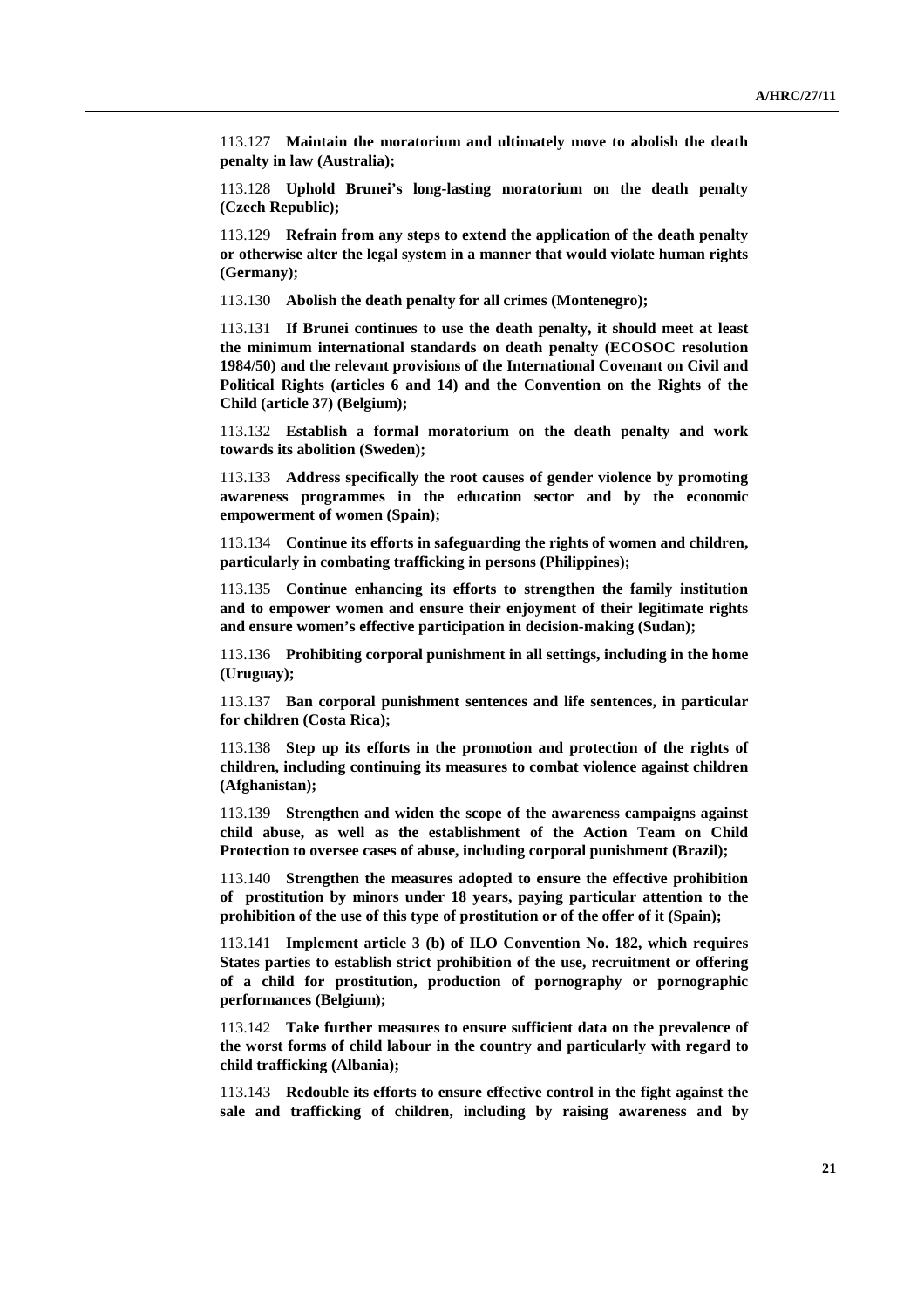**providing agents at the border with the necessary tools to identify victims and vulnerable populations so as to combat trafficking effectively (Belgium);** 

113.144 **Take effective and time-bound measures to ensure that children, with particular attention to children of migrant workers, are protected from trafficking and prostitution (Slovenia);** 

113.145 **Extend its participation and share its experience in the field of combating trafficking in persons with the countries of the region and continue its efforts to cooperate with the international community to eliminate this social scourge (United Arab Emirates);** 

113.146 **Continue its efforts against trafficking in persons (Azerbaijan);** 

113.147 **Continue taking measures on combating trafficking in persons (Kazakhstan);** 

113.148 **Step up efforts in the area of combating human trafficking, including training of officials on identifying victims of human trafficking as well as measures for the protection and rehabilitation of victims (Belarus);** 

113.149 **Continue to strengthen efforts to combat human trafficking and to raise awareness of its danger (Qatar);** 

113.150 **Promote freedom of religion and belief, including by increasing access to religious literature, places of worship and public religious gatherings for non-Muslims and non-Shafi'i Muslims (Canada);** 

113.151 **Ensure full freedom of expression and end media censorship (Sweden);** 

113.152 **Attach greater importance to the promotion of civil and political rights, recognizing the indivisibility and interdependence of human rights, and grant freedom of speech and other civil liberties to its citizens (Germany);** 

113.153 **Continue to promote the empowerment of women, particularly their employment and participation in politics and the decision-making process (Thailand);** 

113.154 **Continue efforts to promote the status of women in society and their effective participation in the decision-making process of the country (Algeria);** 

113.155 **Continue to work on the formation of a national mechanism for women`s empowerment (Belarus);** 

113.156 **Take further steps towards ensuring better representation and participation of women in public and political life, including in the Government and Parliament (Egypt);** 

113.157 **Strengthen efforts to promote empowerment of women and gender equality with the objective of increasing their participation in decision-making (Maldives);** 

113.158 **Continue to promote opportunities for women in society so that they can actively participate in the decision-making process (Nicaragua);** 

113.159 **Continue its efforts to achieve sustainable economic development, improving education and training, protection and empowerment of vulnerable groups, such as women and the poor (Yemen);**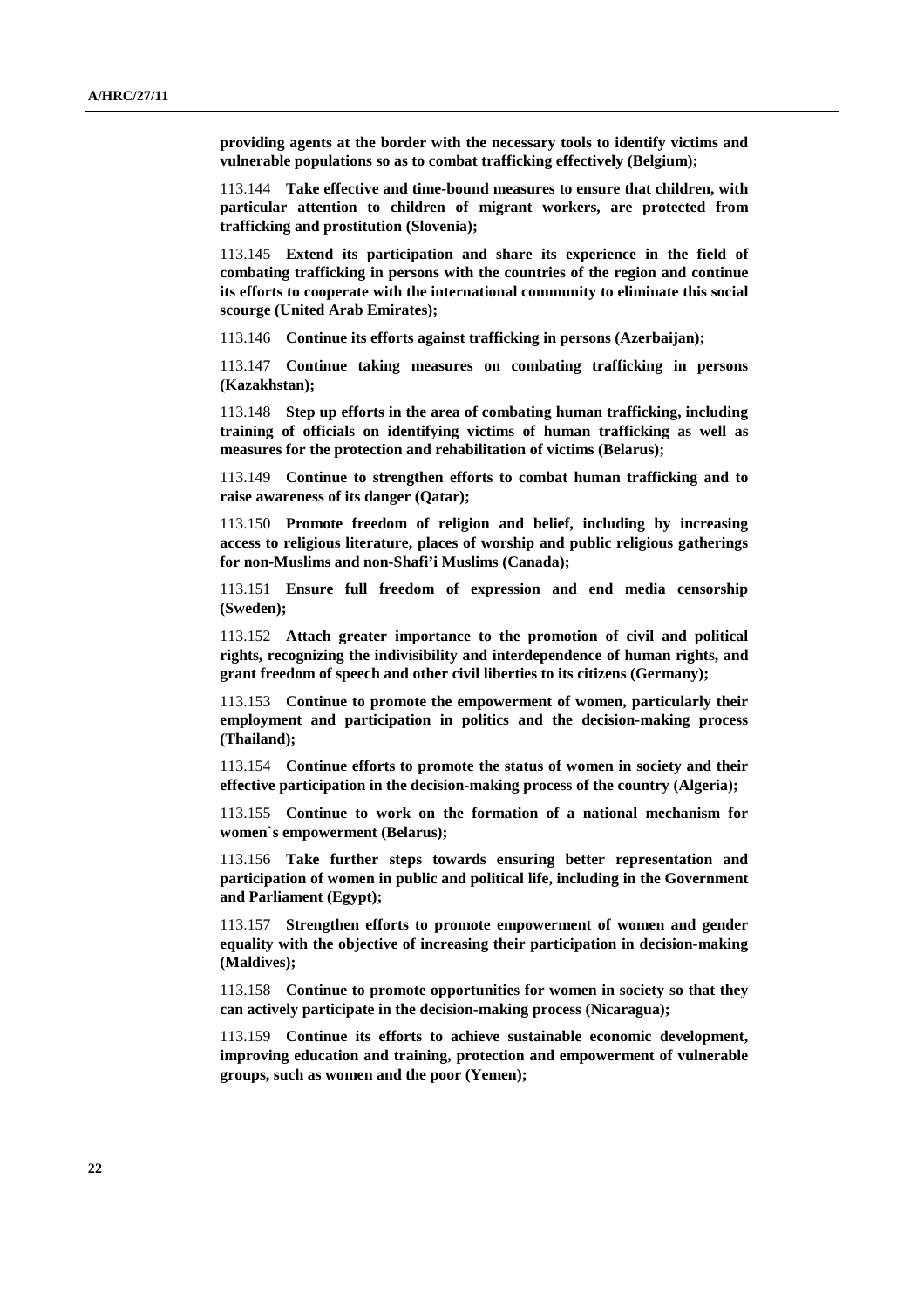113.160 **Continue efforts to promote economic growth through its national development plans and ensure greater work opportunities for its youth and women (Viet Nam);** 

113.161 **Further protect women's rights by providing more assistance to poor women and women with disabilities (China);** 

113.162 **Continue its efforts to ensure adequate housing, access to health care and education as means to ensure a quality standard of living for its people (Turkey);** 

113.163 **Continue its exemplary efforts to improve the living standards of the people, particularly by ensuring their access to quality health-care services and education (Lao People's Democratic Republic);** 

113.164 **Continue all initiatives and efforts to improve the standard of living of the people of Brunei, especially in the field of health and quality of education (Saudi Arabia);** 

113.165 **Further enhance national mechanisms and invest more resources in improving the well-being of the people, including through adequate provision of housing (Viet Nam);** 

113.166 **Continue its efforts to design and implement its plans aimed at promoting human development programmes in the important sectors in the country (Oman);** 

113.167 **Ensure that continuous efforts are undertaken to develop its human capital through education and training and by empowering vulnerable groups (Sri Lanka);** 

113.168 **Continue to meet the basic needs of vulnerable groups in the country, especially women, children, the elderly and persons with disabilities (Lao People's Democratic Republic);** 

113.169 **Accelerate putting in place a comprehensive development plan for the health system and its infrastructure (Bahrain);** 

113.170 **Continue putting an emphasis on the promotion of human rights, ensuring the right to basic standards of health, education, nutrition and welfare of the entire population (Cuba);** 

113.171 **Continue to improve its national health-care system and ensure access to quality health care (Singapore);** 

113.172 **Continue to strengthen its comprehensive free health-care system by taking the necessary steps to increase the number of qualified local health personnel in the country (Sri Lanka);** 

113.173 **Increase its provision of scholarships to students to study medicine and intensity efforts to optimize facilities and human resource utilization, focusing on efficient health system models (State of Palestine);** 

113.174 **Continue ensuring the right to safe drinking water and sanitation for all persons (Egypt);** 

113.175 **Continue to increase public awareness of the harm of narcotic drugs (Russian Federation);** 

113.176 **Continue the programmes and national plans to develop education, especially in early childhood (Syrian Arab Republic);**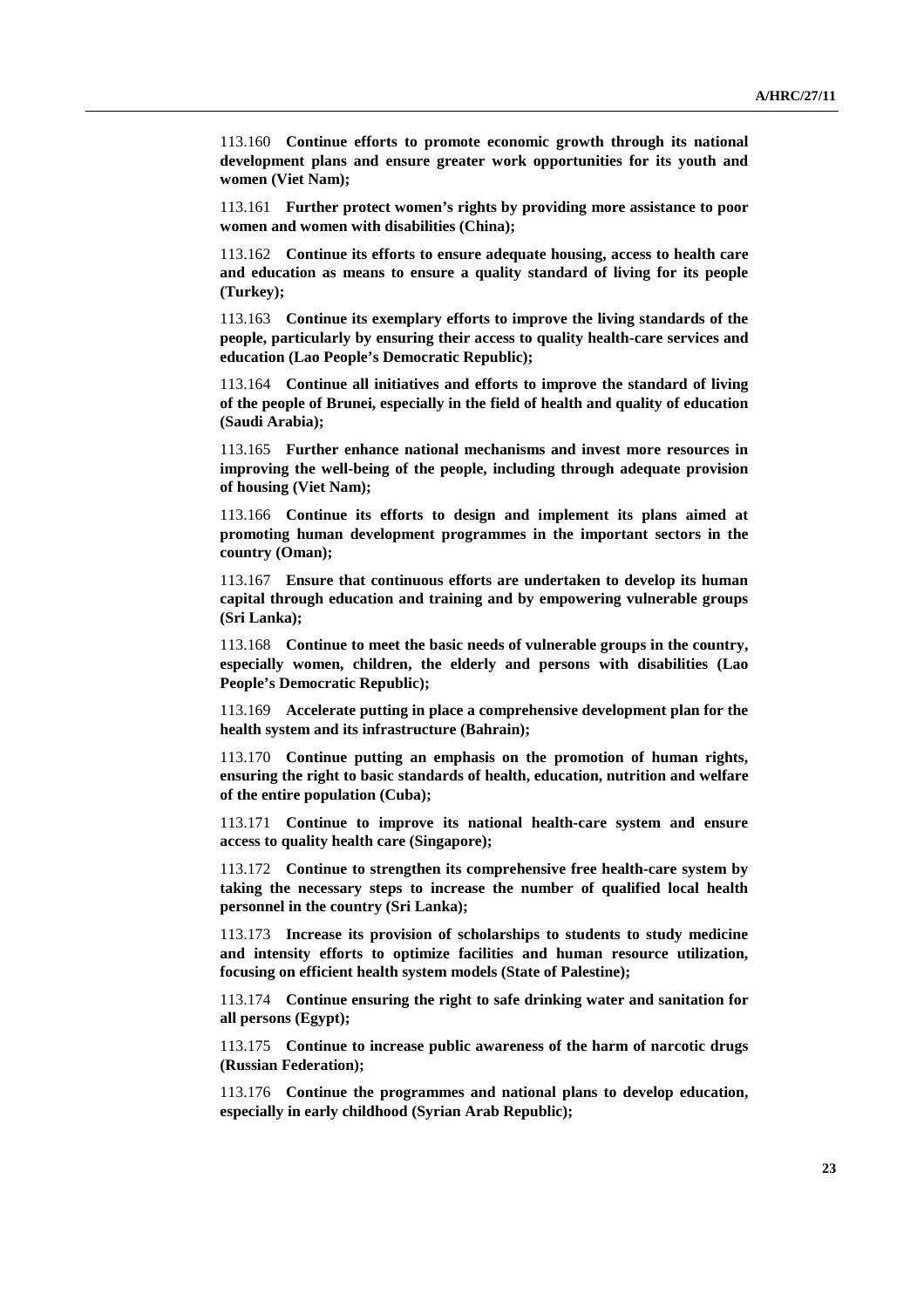113.177 **Continue to promote the right to education for all, particularly for the underprivileged and disadvantaged (Thailand);** 

113.178 **Continue to seek international technical cooperation and assistance, especially in the areas of health and education (Timor-Leste);** 

113.179 **Take further measures aimed at ensuring the right to education for all and promote human rights education and training (Ukraine);** 

113.180 **Further include human rights education and awareness-raising programmes in school and university curricula as part of its efforts to promote human rights in the country (Armenia);** 

113.181 **Continue its efforts with a view to further promoting its position on achieving almost all targets of the MDGs (Azerbaijan);** 

113.182 **Continue to implement the national education strategic plan to raise the coverage of education and its quality (China);** 

113.183 **Continue its efforts in the promotion and protection of children's rights, including through the implementation of the Plan of Action of Family Institution and Women and public education campaigns on the rights of the child (Indonesia);** 

113.184 **Continue promoting the rights of children, particularly in guaranteeing their access to quality education, so as to ensure that they would be able to enter the workforce with the necessary skills (Malaysia);** 

113.185 **Increase the access of children, women and persons with disabilities to education (Morocco);** 

113.186 **Continue to take further steps to strengthen its education system, particularly through the initiatives outlined in its Strategic Plan (Singapore);** 

113.187 **Continue to actively promote the right to education for all and further its efforts to promote human rights education and training (State of Palestine);** 

113.188 **Prioritize the enjoyment of the right to education all over the country (Sudan);** 

113.189 **Continue to implement programmes aimed at improving the accessibility for persons with disabilities in the learning and working environment (Cambodia).**

114. **All conclusions and/or recommendations contained in the present report reflect the position of the submitting State(s) and/or the State under review. They should not be construed as being endorsed by the Working Group as a whole.**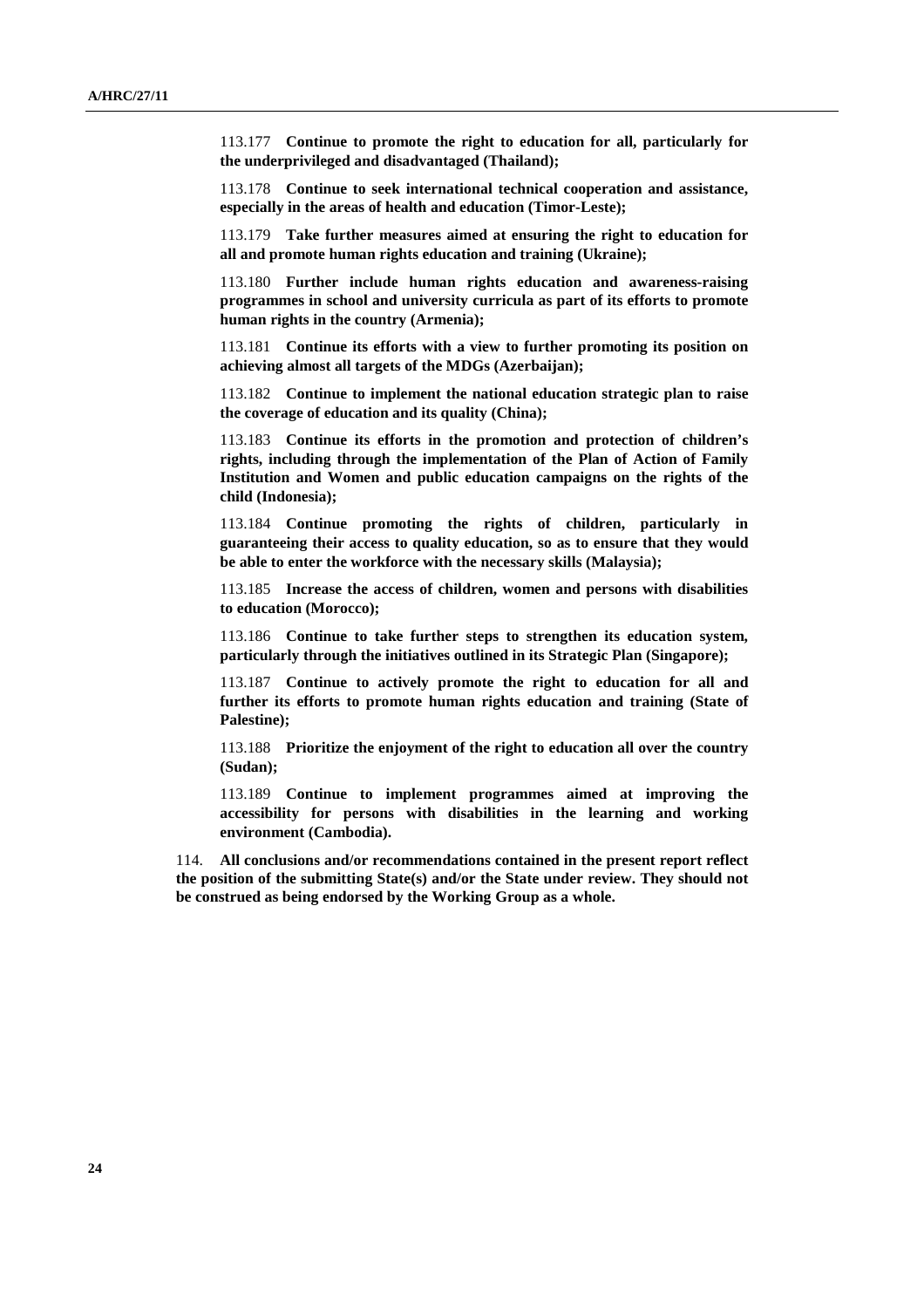## **Annex**

## **Composition of the delegation**

The delegation of Brunei Darussalam was headed by The Honourable Pehin Dato Lim Jock Seng, Second Minister of Foreign Affairs and Trade, and composed of the following members:

- H.E. Abu Sufian Haji Ali, Ambassador and Permanent Representative, Permanent Mission of Brunei Darussalam to the United Nations, World Trade Organization and other International Organizations in Geneva;
- Mr. Yahya Haji Idris, Permanent Secretary, Prime Minister's Office;
- H.E. Datin Paduka Tan Bee Yong, Permanent Secretary, Ministry of Foreign Affairs and Trade;
- Ms. P A Mansurah Izzul Bolkiah, Assistant Director, Ministry of Foreign Affairs and Trade;
- Mr. Dato Seri Setia Haji Tasim Hj Akim, Director of Islamic Legal Unit, Ministry of Religious Affairs;
- Mrs. Hjh Nor Hashimah Hj Mohd Taib, Assistant Solicitor-General. Attorney General's Chambers;
- Mr. Mohd Shafiee Hj Kassim, Acting Director, Ministry of Foreign Affairs and Trade;
- Mr. Azmi Hj Hafneh, Acting Director, Department of Immigration and National Registration;
- Mr. Hj Mohammad Rosli Hj Ibrahim, Senior Special Duties Officer, Prime Minister's Office;
- Ms. Hjh Noridah Abdul Hamid, Acting Deputy Director, Ministry of Culture, Youth and Sports:
- Mr. Rozan Justin Teo Hj Azlan, Assistant Labour Commissioner, Department of Labour;
- Ms. Normassahrol Hafyzah Ahmad Sah, Education Officer, Ministry of Religious Affairs;
- Ms. Mariani Hj Sallehuddin, Legal Counsel, Attorney General's Chambers;
- Ms. Nazirah Hj Zaini, Second Secretary, Ministry of Foreign Affairs and Trade;
- Ms. Nurussa'adah Muharram, Second Secretary, Permanent Mission of Brunei Darussalam to the United Nations, World Trade Organization and other International Organizations in Geneva;
- Ms. Hjh Norhartijah Hj Puteh, Syariah Legal Officer, Ministry of Religious Affairs;
- Ms. Siti Zaharah Hj Abdul Razak, Community Development Officer, Ministry of Culture, Youth and Sports;